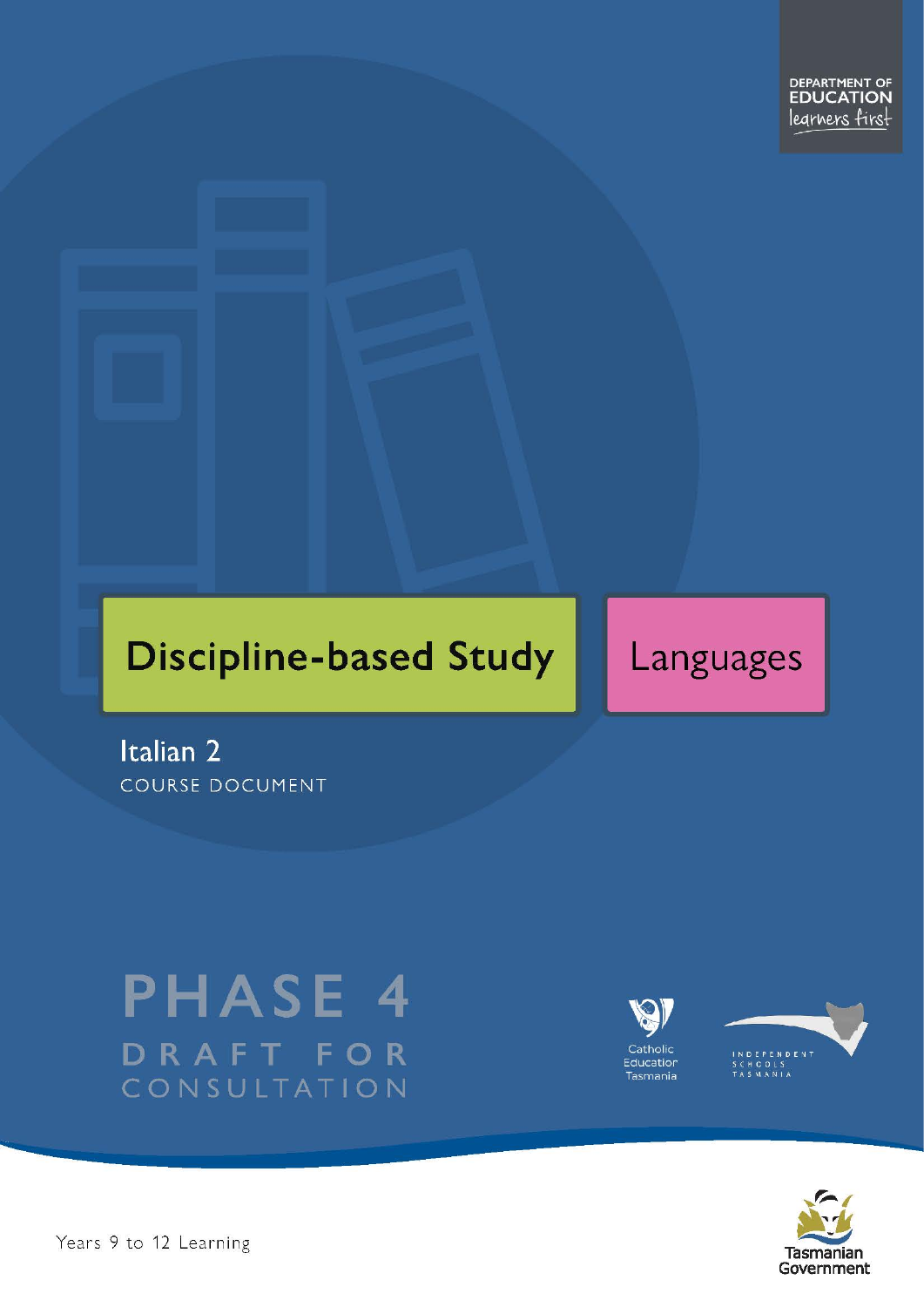# Table of Contents

Phase 4 Consultation Draft Published: August 2021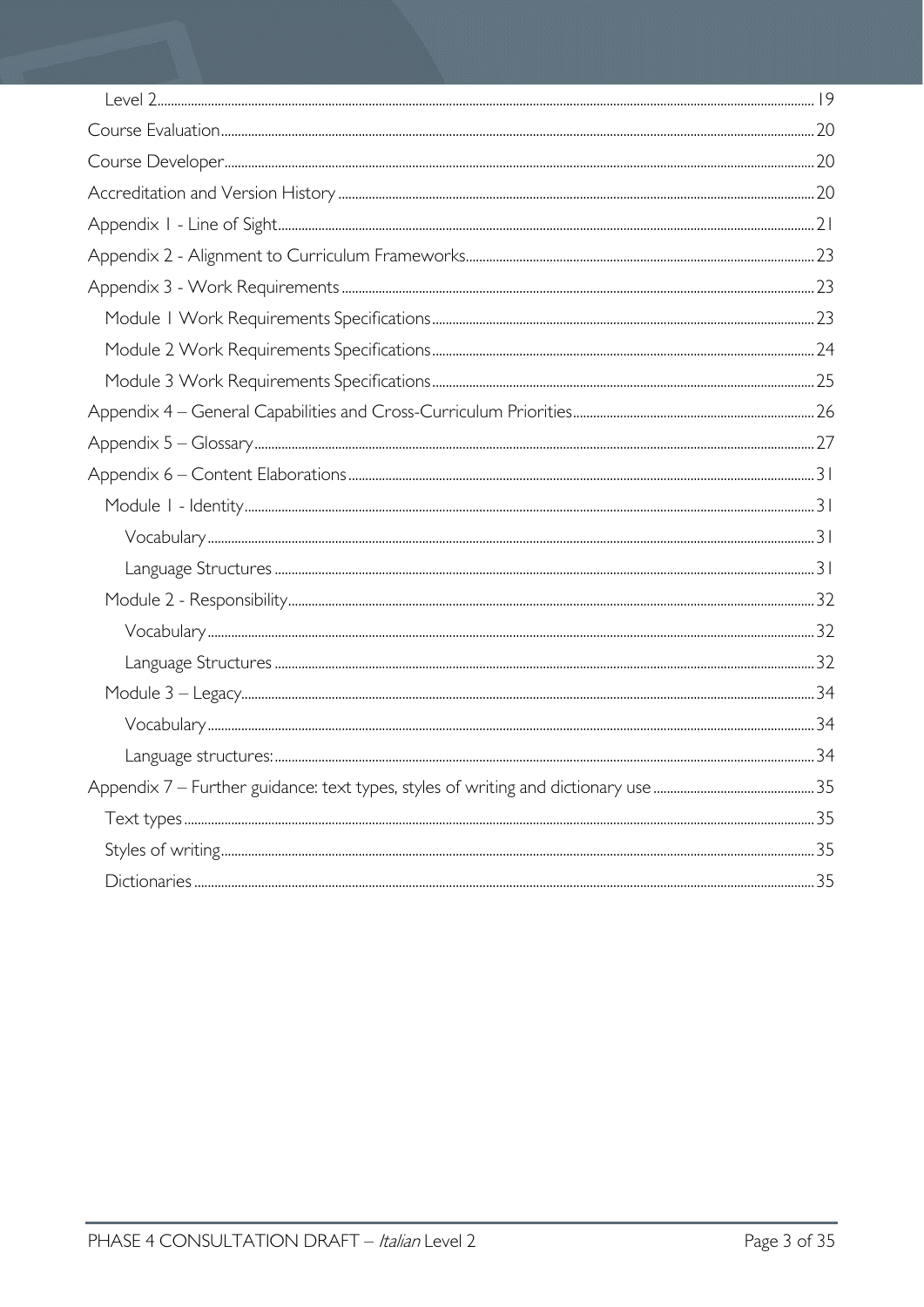# <span id="page-3-0"></span>Italian, 150 hours - Level 2

This course is the Level 2 component of the Italian suite.

# <span id="page-3-1"></span>Focus Area – Discipline-based Study

Courses aligned to the [Years 9 to 12 Curriculum Framework](https://publicdocumentcentre.education.tas.gov.au/library/Shared%20Documents/Education%209-12%20Frameworks%20A3%20WEB%20POSTER.pdf) belong to one of the five focus areas of Discipline-based Study, Transdisciplinary Projects, Professional Studies, Work-based Learning and Personal Futures.

Italian Level 2 is a Discipline-based Study course.

Discipline-based Study includes content, core concepts and big ideas; enabling deep knowledge and understanding of the content and the application of what is learned. Students consider accepted key disciplinary knowledge, apply distinctive ways of thinking and become increasingly independent learners. They use methodologies specific to the discipline to explore and strengthen their understanding of key concepts and develop deep knowledge, skills and understanding.

Discipline-based Study courses have three key features that guide teaching and learning:

- specialist knowledge
- theories and concepts and
- methodology and terminology.



In this course learners will do this by:

- using the three module concepts of Identity, Responsibility and Legacy[1](#page-3-2) to learn vocabulary and structures for reading, writing, speaking, viewing and listening to Italian language (specialist knowledge)
- applying grammar structures to convey meaning in spoken and written language (theories)
- exploring aspects of culture through the concepts for each module and reflect on similarities and differences between their own and that of Italian-speaking countries and regions (concepts)

<span id="page-3-2"></span><sup>&</sup>lt;sup>1</sup> Drawn from the Common Curriculum and Assessment Framework for Languages DRAFT June 2021.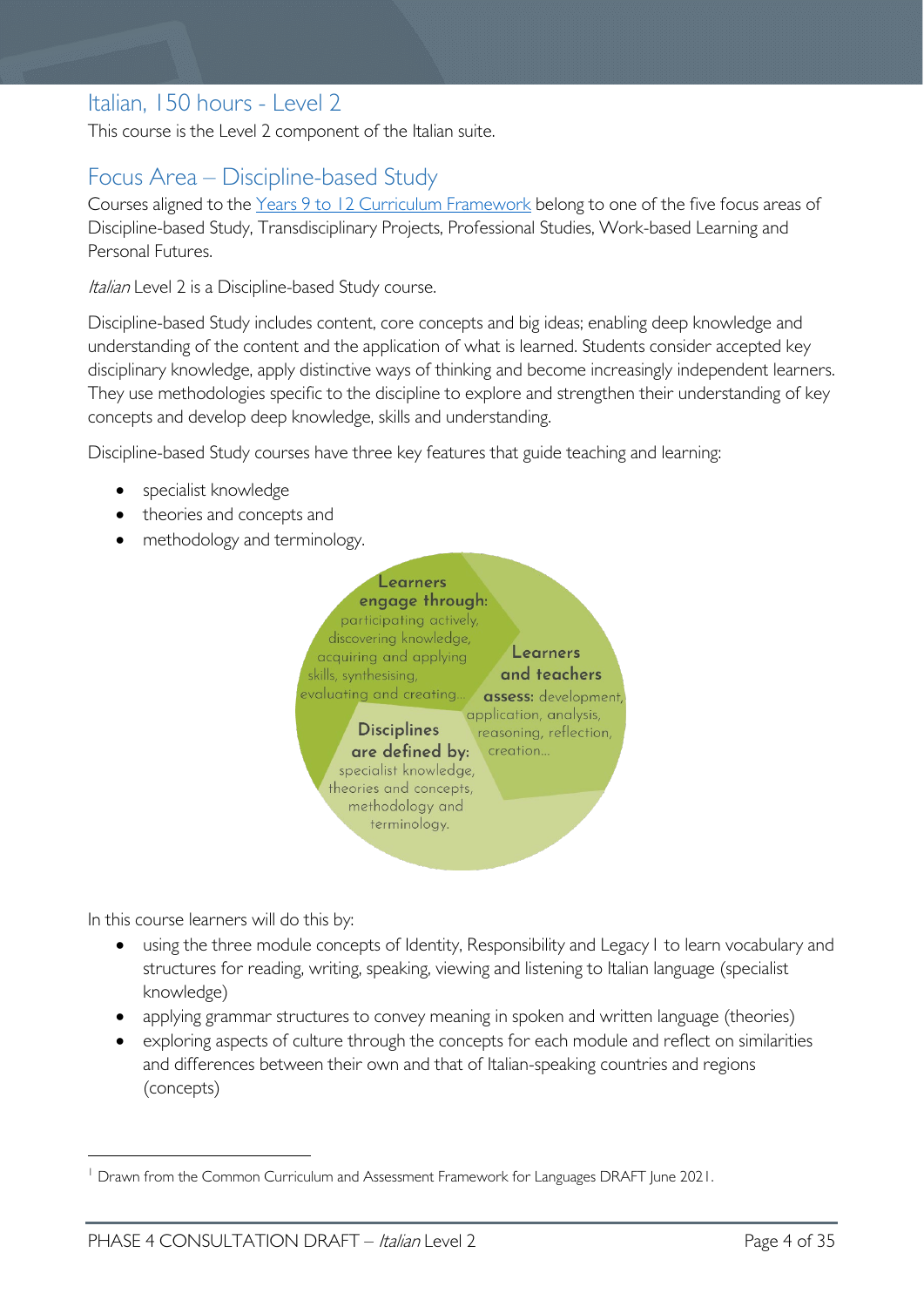- building strategies for learning a language so that they become independent learners (methodology)
- using appropriate terms to discuss their own language and the Italian language (terminology).

# <span id="page-4-0"></span>Rationale

Italian Level 2 enables personal empowerment and intercultural understanding. It allows learners to develop the ability to communicate in an additional language and provides them with opportunities to reflect on their own first language, culture and heritage. Learning Italian extends Tasmanian students' intercultural competence and to develop knowledge, skills and understandings that will allow them to function successfully in the ever-changing world of the 21<sup>st</sup> century. The study of Italian promotes and contributes to a socially cohesive society that values, respects and appreciates different points of view. It encourages a better understanding and acceptance of cultural, social, linguistic and religious diversity in Tasmania, in the wider Australian community and globally.

The course provides access to *Italian* Level 3 and also gives students the opportunity to develop metacognitive and metalinguistic skills. The significant shared origins of Italian and English can help Tasmanian students improve their literacy skills. The skills learned in Italian can also be transferred to all other languages offered as part of Years 9 to 12 Education.

Learners who are able to communicate in Italian and engage with Italian culture will be able to contribute to Tasmanian society and the economy through such areas as business, foreign affairs and sector-specific European Union trade. Italian language and culture will be a significant benefit for Tasmanian students of the arts, industrial design, textiles and fashion design in coming decades. These skills will provide students with a range of opportunities for personal, vocational and professional growth<sup>[2](#page-4-2)</sup>.

The purpose of Years 9 to 12 Education is to enable all students to achieve their potential through Years 9 to 12 and beyond in further study, training or employment.

Years 9 to 12 Education enables Personal Empowerment, Cultural Transmission, Preparation for Citizenship and Preparation for Work.

This course is built on the principles of Access, Agency, Excellence, Balance, Support and Achievement as part of a range of programs that enables students to access a diverse and flexible range of learning opportunities suited to their level of readiness, interests and aspirations.

# <span id="page-4-1"></span>Learning Outcomes

The following Learning Outcomes are a focus of this module:

- 1. analyse and respond to spoken texts presented in basic Italian
- 2. communicate in basic spoken Italian to exchange information, opinions, ideas and experiences
- 3. analyse and respond to written texts presented in basic Italian
- 4. communicate in basic written Italian to express information, opinions, ideas and experiences
- 5. analyse and integrate information from spoken, visual and written sources to create mono- and multimodal responses in basic Italian and English that demonstrate an awareness of language as a system

<span id="page-4-2"></span><sup>&</sup>lt;sup>2</sup> Drawn in part from the rationale for the Common Curriculum and Assessment Framework for Languages DRAFT June 2021.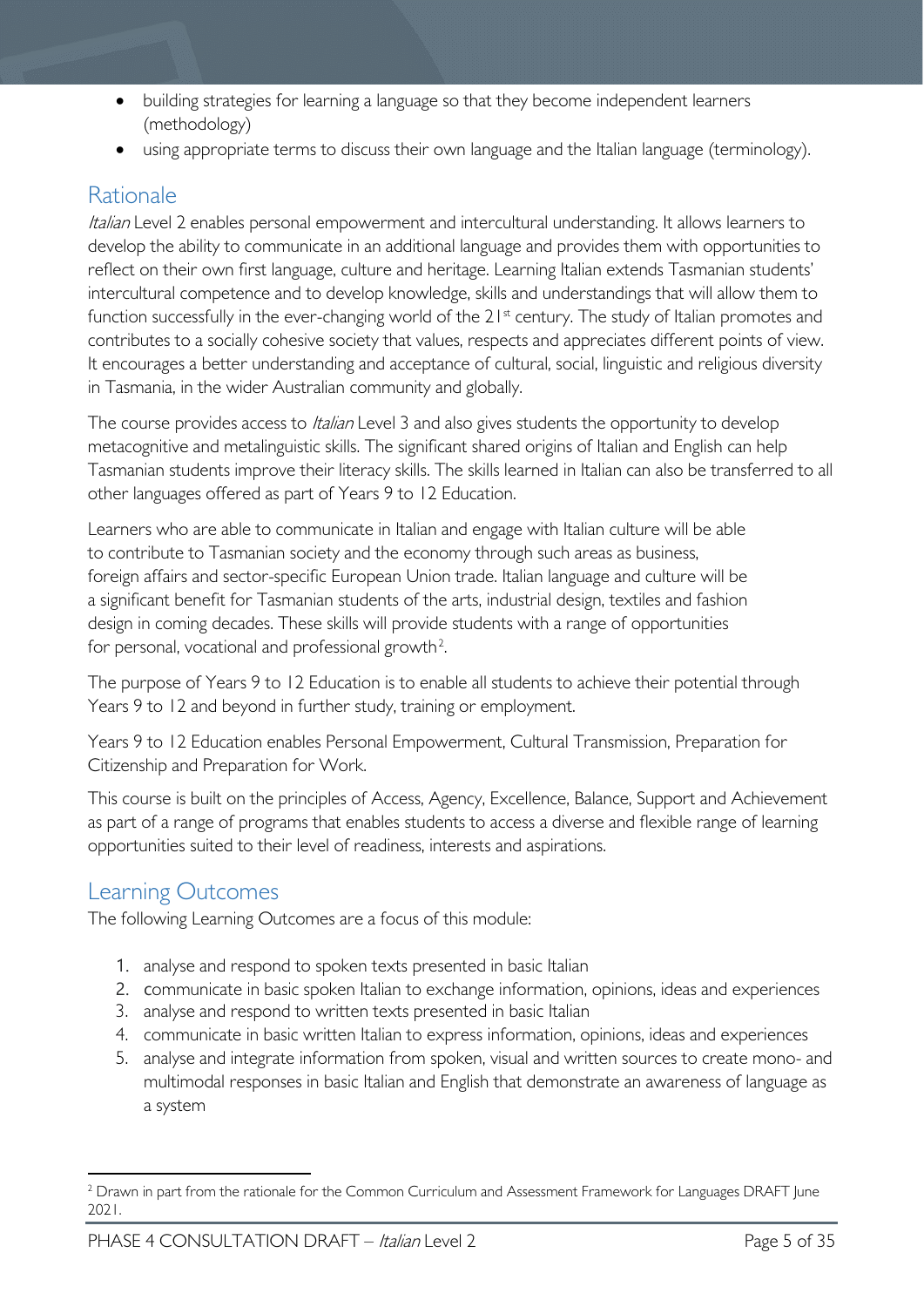- 6. use basic Italian language to engage with the concept of Identity, demonstrating selfmanagement skills and intercultural understanding
- 7. use basic Italian language to engage with the concept of Responsibility, demonstrating selfmanagement skills and intercultural understanding
- 8. use basic Italian language to engage with the concept of Legacy, demonstrating selfmanagement skills and intercultural understanding.

# <span id="page-5-0"></span>Integration of General Capabilities and Cross-Curriculum Priorities

The general capabilities addressed specifically in this course are:

- Critical and creative thinking  $\mathbb{C}$
- Intercultural understanding  $\frac{c_3}{ }$
- Literacy  $\blacksquare$
- Personal and social capability  $\ddot{\bullet}$

# <span id="page-5-1"></span>Course Description

Italian Level 2 enables students to communicate in basic Italian and develop an understanding of Italian language and culture. They will make comparisons between their own lives and those of Italianspeaking teenagers.

Students will learn to use basic vocabulary and structures to read, write, speak, view and listen to Italian. They will be able to talk about themselves, their family, friends, daily routine, school life, parttime employment, the media, travel, past experiences and their plans for the future. They will work individually, in pairs and small groups and will have the opportunity to investigate aspects of Italian culture.

Students will explore personal, community and global perspectives and build the skills to make social, cultural and economic contributions through their knowledge of the Italian language and interest in Italian-speaking communities.

# <span id="page-5-2"></span>Pathways

Pathways in: The *Italian* Level 2 course provides an entry point to learning Italian and also enables learning continuity for learners who have limited or inconsistent prior learning experiences from Australian Curriculum: Italian.

Pathways out: The *Italian* Level 2 course provides a pathway to the proposed *Italian* Level 3 course.

# <span id="page-5-3"></span>Course Requirements

# <span id="page-5-4"></span>Access

No prior knowledge of Italian is required for participation in this course. Access to the course is restricted to learners for whom Italian is an additional language.

# <span id="page-5-5"></span>Resource requirements

There are no resource requirements for this course.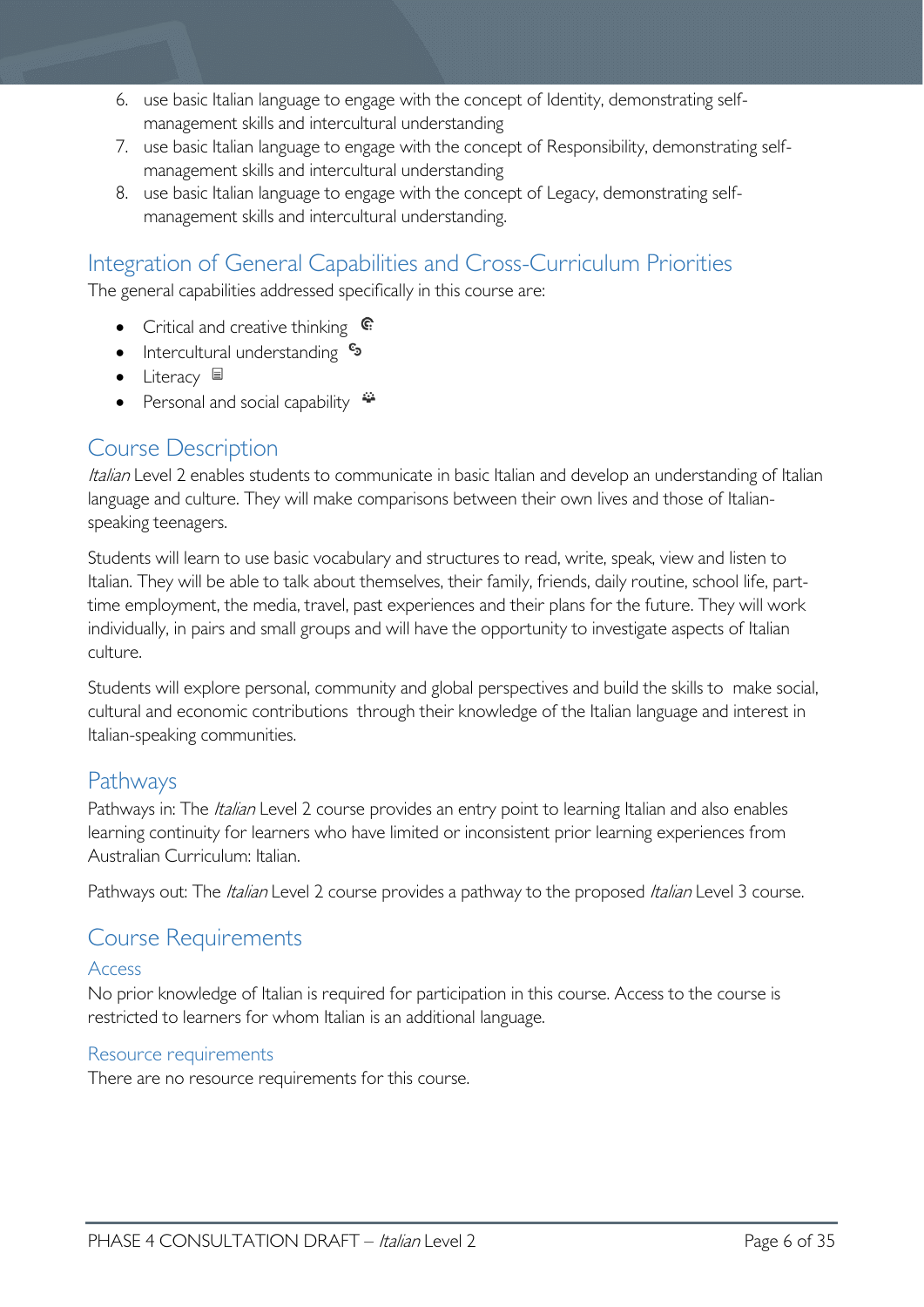# <span id="page-6-0"></span>Course Structure and Delivery

# <span id="page-6-1"></span>**Structure**

This course consists of three 50-hour modules.

Module 1: Identity Module 2: Responsibility Module 3: Legacy

# <span id="page-6-2"></span>**Delivery**

The three modules must be delivered in order (1, 2, 3)

# <span id="page-6-3"></span>Course Content

## <span id="page-6-4"></span>Module 1 - Identity

- Concept: Identity
- Topics: Self, Family Relationships, Friendship
- Perspectives: Personal, Community, Global
- Content: refer to Appendix 6

#### <span id="page-6-5"></span>Module 1 Learning Outcomes

The following Learning Outcomes are a focus of this module:

- 1. analyse and respond to spoken texts presented in basic Italian
- 2. communicate in basic spoken Italian to exchange information, opinions, ideas and experiences
- 3. analyse and respond to written texts presented in basic Italian
- 4. communicate in basic written Italian to express information, opinions, ideas and experiences
- 5. analyse and integrate information from spoken, visual and written sources to create mono- and multimodal responses in basic Italian and English that demonstrate an awareness of language as a system
- 6. use basic Italian language to engage with the concept of Identity, demonstrating selfmanagement skills and intercultural understanding

#### <span id="page-6-6"></span>Module 1 Content

Learners will work with vocabulary and structures that will allow them to explore topics related to their personal world, their family and friends, as well as exploring the personal world of their peers in Italian speaking communities. Learners will reflect on their own and others' cultural and linguistic Identity and interact with others and communicate about themselves in culturally and linguistically appropriate ways.

Learners will be able to demonstrate an understanding that:

- communication in an additional language requires the capacity to critically apply knowledge and skills in culturally, linguistically and ethically appropriate ways
- all languages have similarities and differences in the way they are structured
- culture plays an integral role when communicating in an additional language
- culturally appropriate titles, forms of address and the use of specific language show respect in interpersonal communications.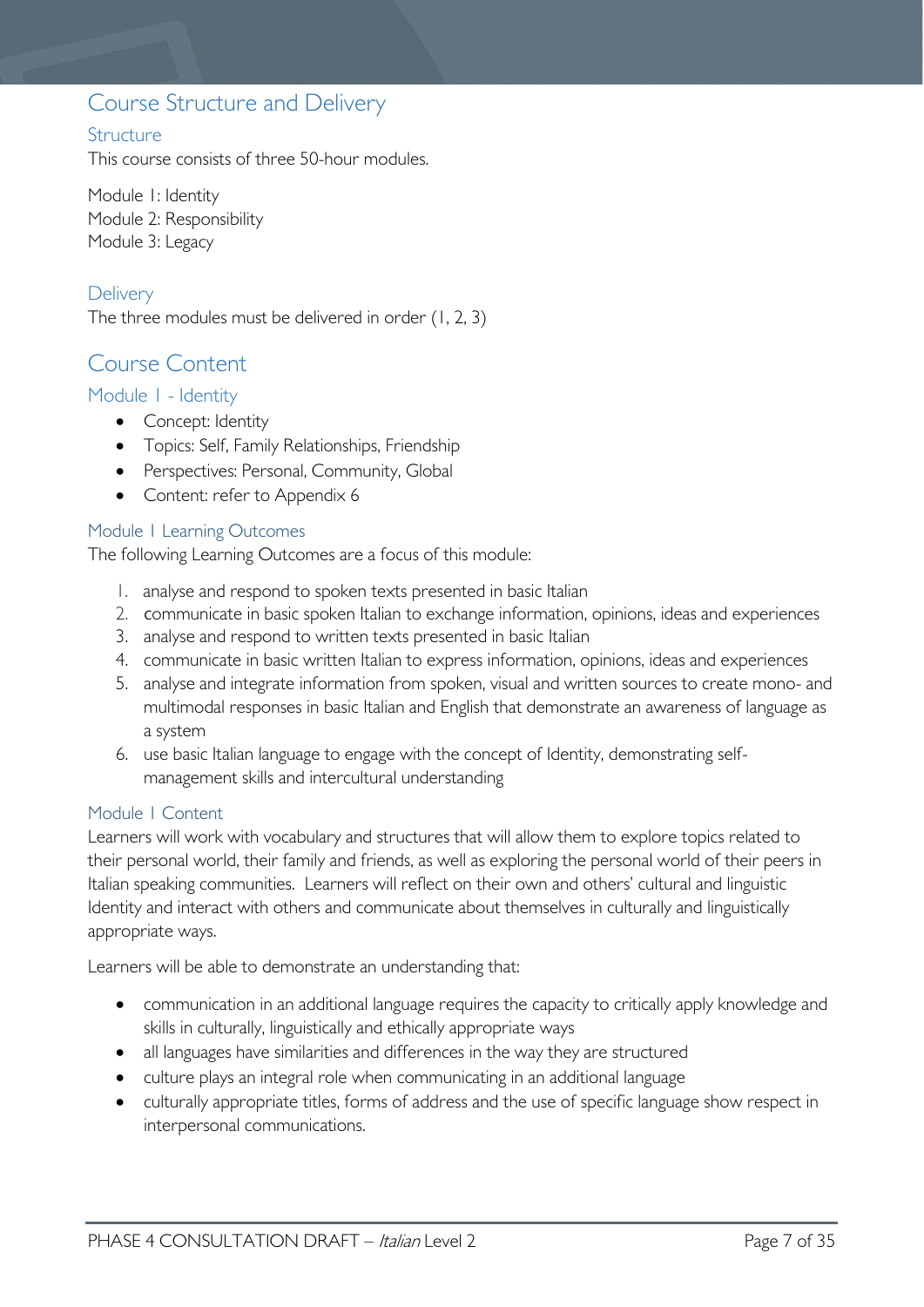#### Key knowledge:

Learners will be able to use:

- appropriate terms for family members
- adjectives for personal descriptions
- first, second and third person singular possessive constructions
- present tense of common verb constructions (common irregular constructions as vocabulary items as necessary)
- negative construction of common present tense forms
- formulaic expressions as vocabulary items
- culturally relevant language and structures.

#### Key skills:

Learners will be able to:

- describe themselves: name, age, where they live, describe personality, personal details etc
- use elements of the language to communicate with and about their friends
- inquire about such information
- analyse, understand and respond to such information
- explain information about their peers in Italian-speaking cultures, especially name, age, where they live, personality, appearance
- enquire about aspects of peers' personal lives, family and friends
- use elements of the language to demonstrate their understanding of the role of culture in shaping Italian language.

Learners will develop key knowledge, skills and understandings through using spoken, written and visual texts, role play and opportunities, where possible, to engage with other speakers of Italian, both in and outside the classroom.

## <span id="page-7-0"></span>Module 1 Work Requirements Summary

The work requirements of a course are processes, products or performances that provide a significant demonstration of achievement that is measurable against the course's standards. Work requirements need not be the sole form of assessment for a module.

This module includes one (1) set of short responses and one (1) extended response as work requirements.

See Appendix 3 for the full specifications of the Work Requirements of this course.

#### <span id="page-7-1"></span>Module 1 Assessment

This module has a focus on criteria 1, 2, 3, 4, 5 and 6.

#### <span id="page-7-2"></span>Module 2 - Responsibility

Module 2 assumes a knowledge of the language identified in Module 1.

- Concept: Responsibility
- Topics: Home Life and Daily Routine, Community, Education, Part-time Employment
- Perspectives: Personal, Community, Global
- Content: refer to Appendix 6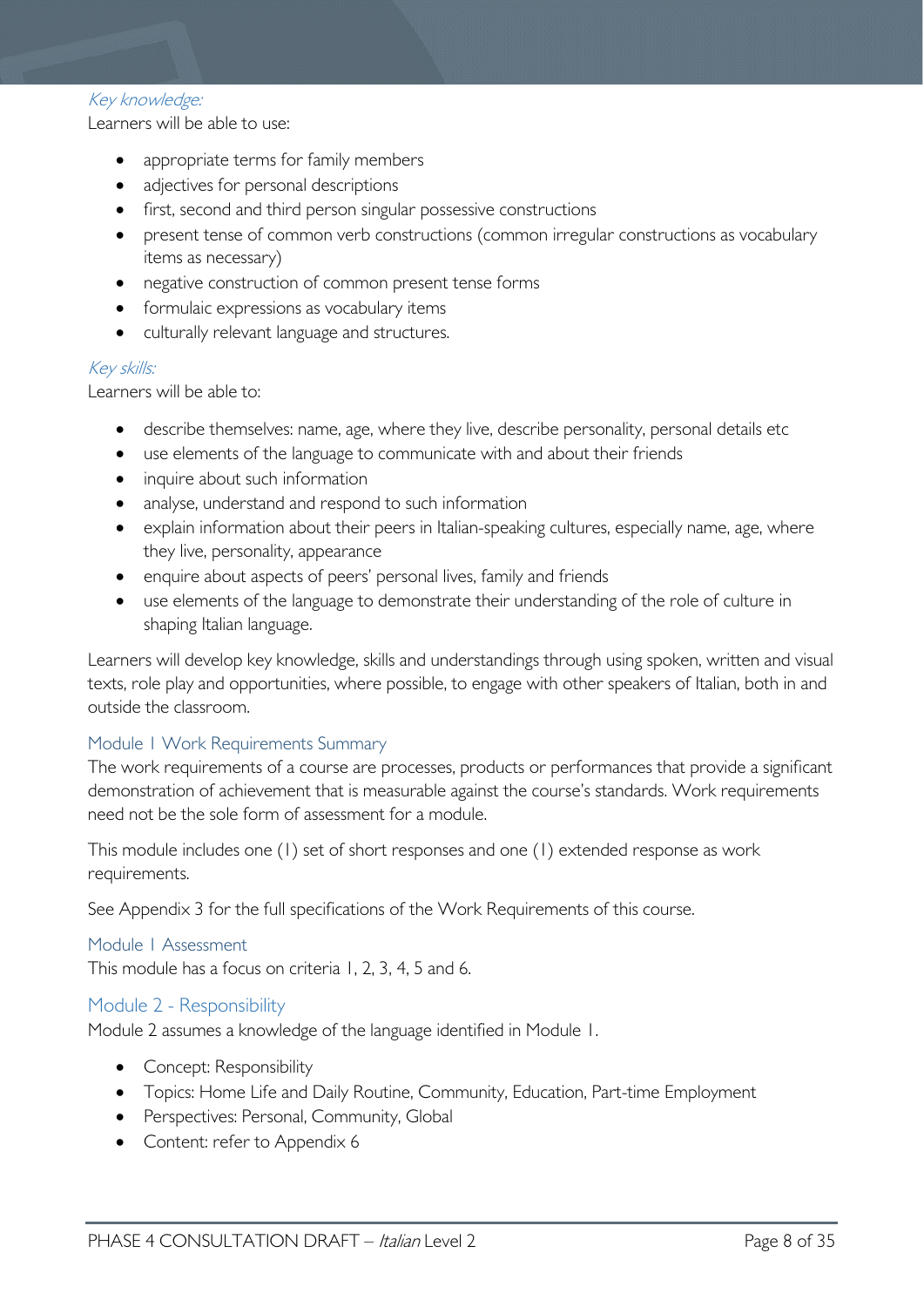#### <span id="page-8-0"></span>Module 2 Learning Outcomes

The following Learning Outcomes are a focus of this module:

- 1. analyse and respond to spoken texts presented in basic Italian
- 2. communicate in basic spoken Italian to exchange information, opinions, ideas and experiences
- 3. analyse and respond to written texts presented in basic Italian
- 4. communicate in basic written Italian to express information, opinions, ideas and experiences
- 5. analyse and integrate information from spoken, visual and written sources to create mono- and multimodal responses in basic Italian and English that demonstrate an awareness of language as a system
- 7. use basic Italian language to engage with the concept of Responsibility, demonstrating selfmanagement skills and intercultural understanding

## <span id="page-8-1"></span>Module 2 Content

Learners will work with vocabulary and structures to explore topics related to their roles and obligations in daily life and as members of the family unit as well as their roles and responsibilities within the wider community. This includes the learner's role at school, in community groups and in part-time employment. Learners will explore opportunities for education and part-time employment for their peers in Italy and Italian-speaking communities, compare and contrast experiences in culturally appropriate ways and reflect on their own and others' opportunities and responsibilities.

Learners will be able to demonstrate an understanding that:

- communication in an additional language requires the capacity to apply knowledge and skills in culturally, linguistically and ethically appropriate ways
- all languages have similarities and differences in the way they are structured
- culture plays a significant role when communicating in an additional language
- family, community and school roles and expectations in their own and others' cultures may vary
- cultural influences shape the value placed on education in different communities and cultures
- the nature, expectations and obligations of part-time employment for young people in Australia and for their peers in Italian-speaking countries and communities may vary significantly.

## Key knowledge:

Learners will be able to use:

- vocabulary for family activities, including daily routine, roles and responsibilities
- vocabulary and phrases to talk about the local community
- vocabulary and phrases to talk about school and learning
- vocabulary and phrases to talk about part-time employment
- comparative structures
- present tense of common verb constructions (common irregular constructions as vocabulary items as necessary)
- formulaic expressions as vocabulary items.

## Key skills:

Learners will be able to:

- describe duties within the family
- describe routine considerations of daily life, including food and weather
- describe their physical community and their engagement in the community
- explain responsibilities at school, attitudes to aspects of education and learning etc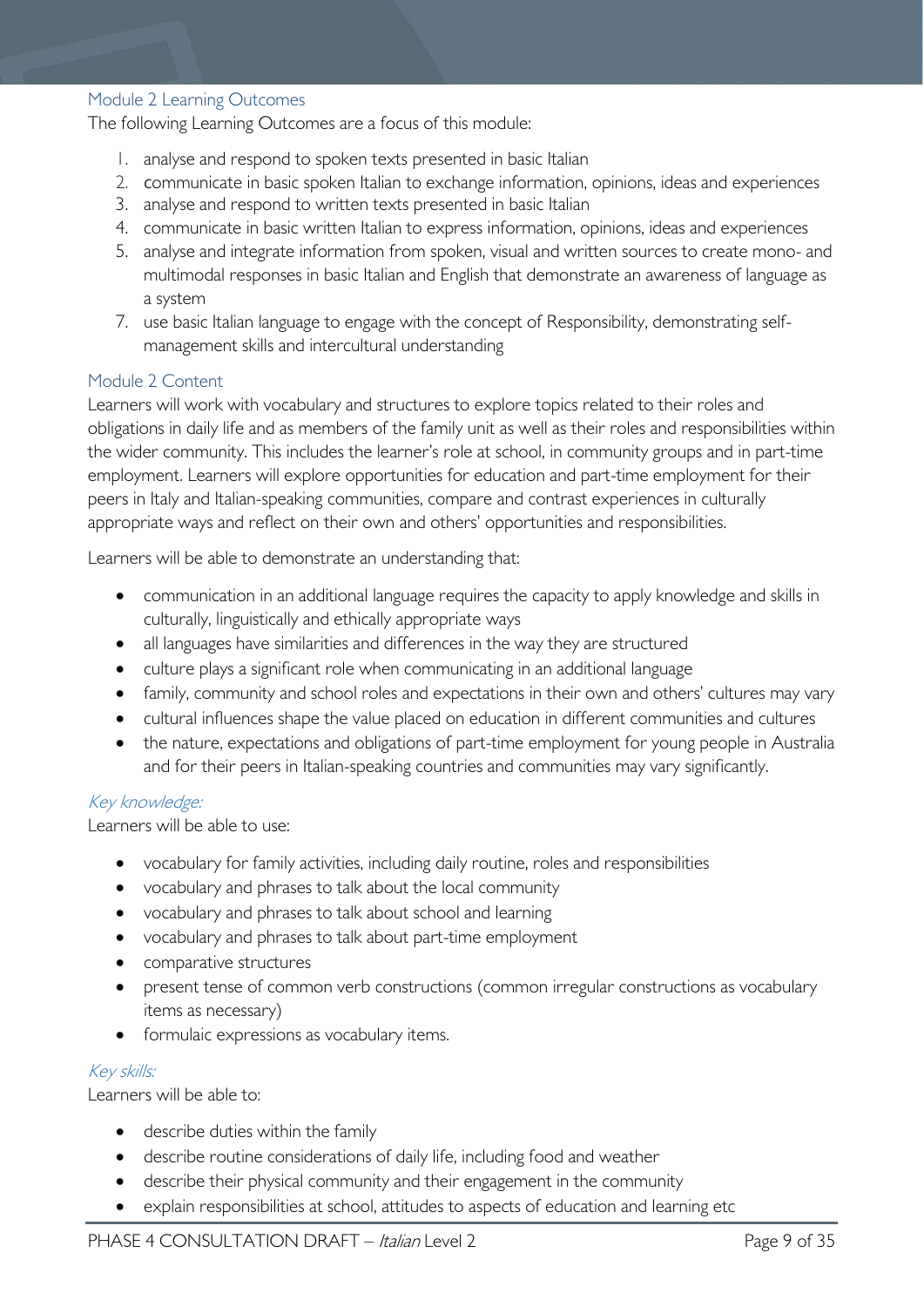- describe and use language about part-time employment
- inquire about such information
- inquire about and share information about their peers in Italian-speaking communities, especially duties and roles within the family, education, the community, part-time employment
- analyse and respond to information about family, daily life, education and part-time employment.

Learners will develop key knowledge, skills and understandings through using spoken, written and visual texts, role play and opportunities, where possible, to engage with other speakers of Italian, both in and outside the classroom.

# <span id="page-9-0"></span>Module 2 Work Requirements Summary

The work requirements of a course are processes, products or performances that provide a significant demonstration of achievement that is measurable against the course's standards. Work requirements need not be the sole form of assessment for a module.

This module includes one (1) set of short responses and two (2) extended responses as work requirements.

See Appendix 3 for the full specifications of the Work Requirements of this course.

## <span id="page-9-1"></span>Module 2 Assessment

This module has a focus on criteria 1, 2, 3, 4, 5 and 7.

## <span id="page-9-2"></span>Module 3 - Legacy

Module 3 assumes a knowledge of the language identified in Modules 1 and 2.

- Concept: Legacy
- Topics: Leisure Time, the Arts, Entertainment, Media, Sport and Travel
- Perspectives: Personal, Community, Global
- Content: refer to Appendix 6

## <span id="page-9-3"></span>Module 3 Learning Outcomes

The following Learning Outcomes are a focus of this module:

- 1. analyse and respond to spoken texts presented in basic Italian
- 2. communicate in basic spoken Italian to exchange information, opinions, ideas and experiences
- 3. analyse and respond to written texts presented in basic Italian
- 4. communicate in basic written Italian to express information, opinions, ideas and experiences
- 5. analyse and integrate information from spoken, visual and written sources to create mono- and multimodal responses in basic Italian and English that demonstrate an awareness of language as a system
- 8. use basic Italian language to engage with the concept of Legacy, demonstrating selfmanagement skills and intercultural understanding.

## <span id="page-9-4"></span>Module 3 Content

Learners will work with vocabulary and structures that will allow them to explore topics related to past and future personal experiences and public events. Learners will also develop the knowledge and skills to explain their involvement with, and opinions of, the arts, entertainment, media, sport and travel and have the opportunity to reflect on the role of culture in the development and appreciation of these aspects of daily life.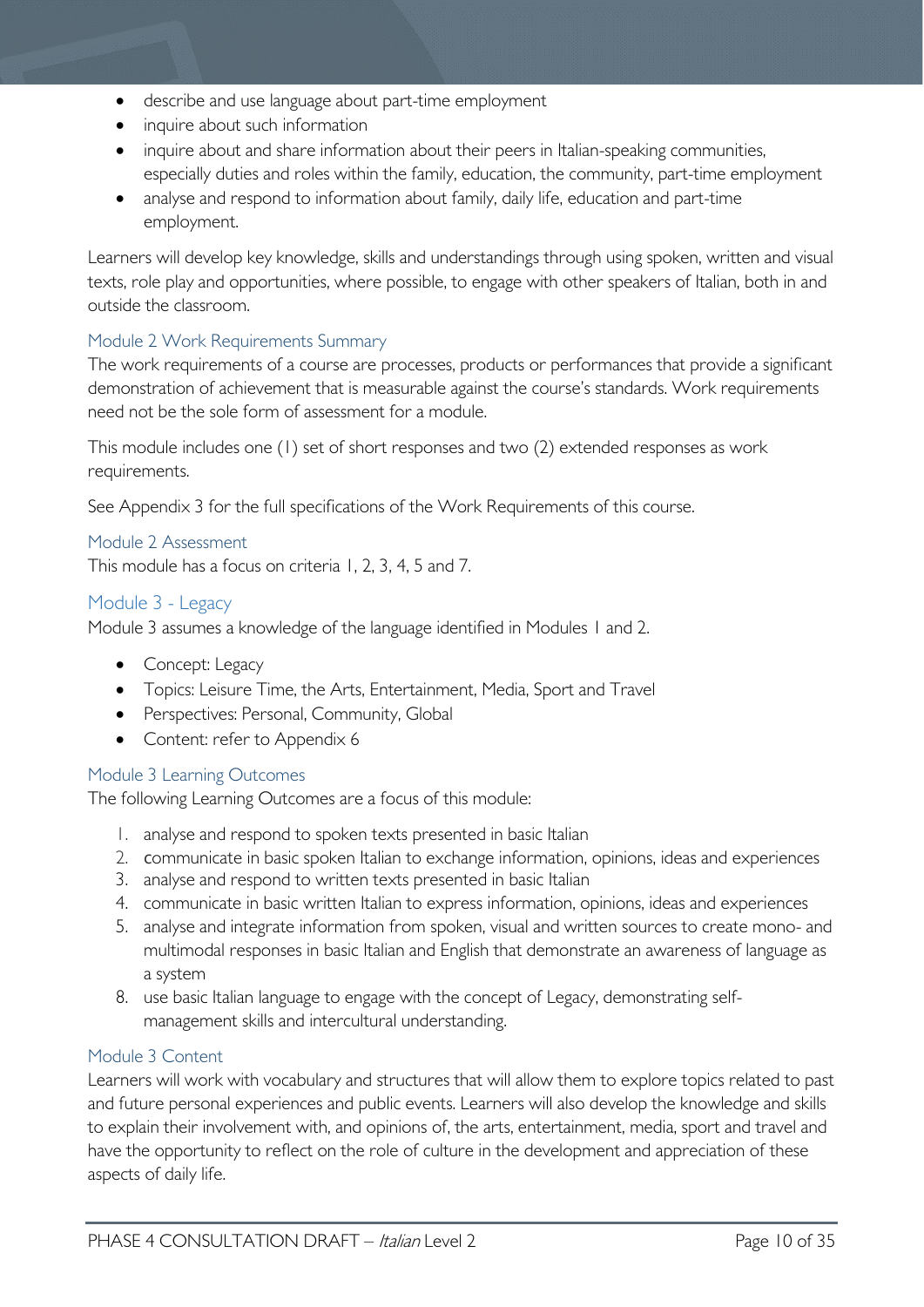Learners will be able to demonstrate an understanding that:

- communication in an additional language requires the capacity to apply knowledge and skills in culturally, linguistically and ethically appropriate ways
- languages have similarities and differences in the way they are structured
- culture plays an integral part when communicating in an additional language
- different languages and cultures express the notion of time and ordering of events in different ways
- languages have formal mechanisms for seeking and conveying opinions
- the role and nature of leisure varies across cultures
- culture influences the arts, entertainment and media and shapes the role that they play in young people's lives
- attitudes to travel and the benefits that young people may glean from travelling vary from one culture and language group to the next.

# Key knowledge:

Learners will be able to use:

- structures to talk about themselves and other people, places and events in the past
- structures to talk about themselves and other people, places and events in the future
- structures to enquire about and express opinions
- structures to make comparisons
- structures to facilitate the formation of complex sentences (e.g., conjunctions)
- formulaic expressions as vocabulary items.

#### Key skills:

Learners will be able to:

- discuss leisure time activities such as sports and hobbies, options, commitments, conditions, comparisons etc
- enquire about others' leisure time activities
- convey information about travel and transport and make plans for travelling
- discuss entertainment, media and the arts, expressing likes/dislikes, preferences and opinions
- enquire about others' views of entertainment, media and the arts
- enquire about and share information about leisure time, entertainment, travel and transport for their peers in Italian-speaking communities
- analyse and respond to information about leisure time activities, entertainment, media and the arts, sports and hobbies, travel and transport.

Learners will develop key knowledge, skills and understandings through using spoken, written and visual texts, role play and opportunities, where possible, to engage with other speakers of Italian, both in and outside the classroom.

## <span id="page-10-0"></span>Module 3 Work Requirements Summary

The work requirements of a course are processes, products or performances that provide a significant demonstration of achievement that is measurable against the course's standards. Work requirements need not be the sole form of assessment for a module.

This module includes one (1) folio work requirement.

See Appendix 3 for the full specifications of the Work Requirements of this course.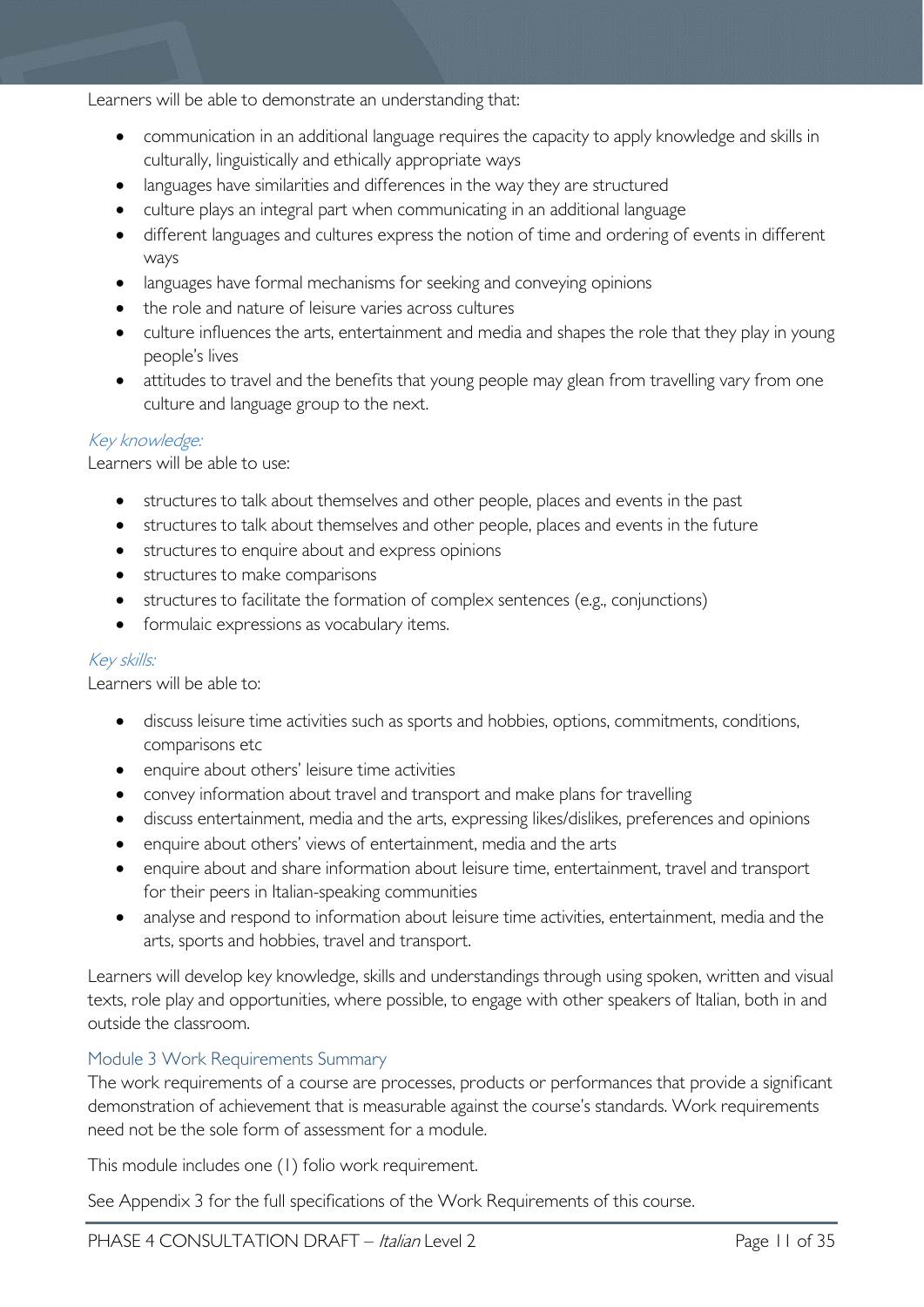#### <span id="page-11-0"></span>Module 3 Assessment

This module has a focus on criteria 1, 2, 3, 4, 5 and 8.

# <span id="page-11-1"></span>Assessment

Criterion-based assessment is a form of outcomes assessment that identifies the extent of learner achievement at an appropriate end-point of study. Although assessment – as part of the learning program – is continuous, much of it is formative, and is done to help learners identify what they need to do to attain the maximum benefit from their study of the course. Therefore, assessment for summative reporting to TASC will focus on what both teacher and learner understand to reflect endpoint achievement.

The standard of achievement each learner attains on each criterion is recorded as a rating 'A', 'B', or 'C', according to the outcomes specified in the standards section of the course.

A 't' notation must be used where a learner demonstrates any achievement against a criterion less than the standard specified for the 'C' rating.

A 'z' notation is to be used where a learner provides no evidence of achievement at all.

Internal assessment of all criteria will be made by the provider. Providers will report the learner's rating for each criterion to TASC.

#### <span id="page-11-2"></span>**Criteria**

|                | Module I | Module 2                                                 | Module 3 |
|----------------|----------|----------------------------------------------------------|----------|
| Criteria Focus |          | $1, 2, 3, 4, 5, 6$   1, 2, 3, 4, 5, 7   1, 2, 3, 4, 5, 8 |          |

The assessment for *Italian* Level 2 will be based on the degree to which the learner can:

- 1. analyse and respond to basic spoken Italian
- 2. communicate in basic spoken Italian
- 3. analyse and respond to basic written Italian
- 4. communicate in basic written Italian
- 5. analyse and integrate information in basic Italian from multiple texts to create written responses
- 6. use basic Italian to engage with the concept of Identity
- 7. use basic Italian to engage with the concept of Responsibility
- 8. use basic Italian to engage with the concept of Legacy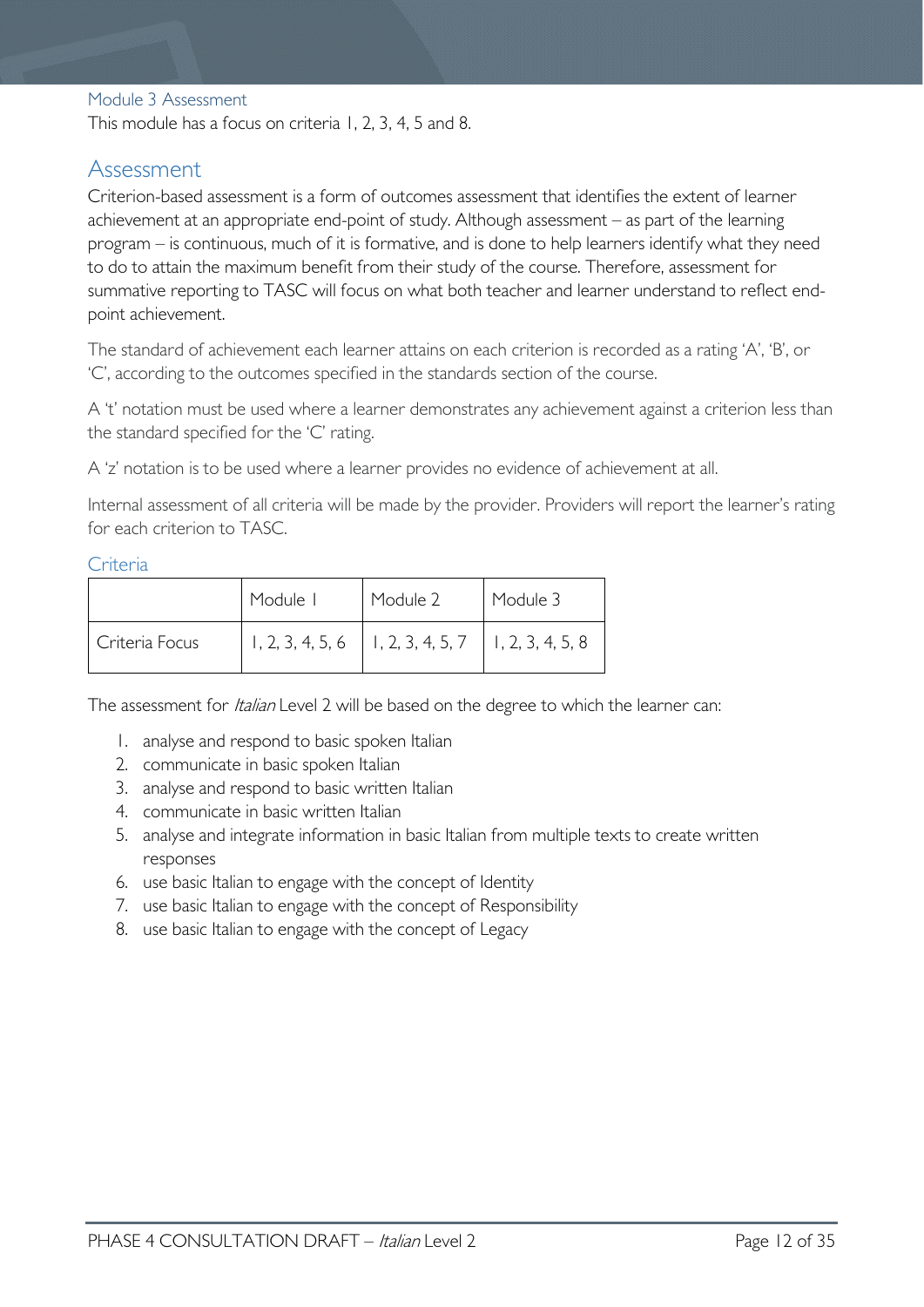# <span id="page-12-0"></span>**Standards**

Criterion 1: analyse and respond to basic spoken Italian

Based on the language and structures in this Level 2 course, the learner listens to basic spoken Italian and:

| <b>Standard Element</b>    | Rating C                                                                                                                                               | Rating B                                                                                                                  | Rating A                                                                                                                                           |
|----------------------------|--------------------------------------------------------------------------------------------------------------------------------------------------------|---------------------------------------------------------------------------------------------------------------------------|----------------------------------------------------------------------------------------------------------------------------------------------------|
| $EI - general$ ideas       | identifies, analyses and<br>responds to a limited<br>range of general ideas on<br>a limited range of familiar<br>topics in spoken Italian <sup>†</sup> | identifies, analyses and<br>responds to a range of<br>general ideas on a range<br>of familiar topics in<br>spoken Italian | consistently and<br>accurately identifies,<br>analyses and responds to<br>general ideas on a wide<br>range of familiar topics in<br>spoken Italian |
| $E2$ – specific<br>details | identifies, analyses and<br>responds to limited<br>specific details expressed<br>in spoken Italian.                                                    | identifies, analyses and<br>responds to specific<br>details expressed in<br>spoken Italian.                               | identifies, analyses and<br>responds to a wide range<br>of specific details<br>expressed in spoken<br>Italian.                                     |

† Spoken Italian may include, but is not limited to: single speakers, conversations, computer-generated voice, recordings, live production.

#### Criterion 2: communicate in basic spoken Italian

Based on the language and structures in this Level 2 course, the learner communicates in basic spoken Italian and:

| <b>Standard Element</b>                                           | Rating C                                                                                                                         | Rating B                                                                                                  | Rating A                                                                                                                 |
|-------------------------------------------------------------------|----------------------------------------------------------------------------------------------------------------------------------|-----------------------------------------------------------------------------------------------------------|--------------------------------------------------------------------------------------------------------------------------|
| $ E $ – range and<br>relevance of<br>vocabulary and<br>structures | uses a limited range of<br>vocabulary and repeats<br>simple structures in<br>speaking about familiar<br>topics                   | uses a range of<br>vocabulary and a range<br>of simple structures in<br>speaking about familiar<br>topics | uses a wide range of<br>relevant vocabulary and<br>simple and complex<br>structures in speaking<br>about familiar topics |
| $E2 - \text{accuracy of}$<br>structures                           | uses a range of simple<br>structures with frequent<br>errors and makes<br>frequent errors if using<br>more complex<br>structures | uses a range of<br>structures with some<br>errors and makes some<br>errors in more complex<br>structures  | uses a range of<br>structures with few<br>errors and makes<br>occasional errors in<br>more complex<br>structures         |
| E3 - delivery                                                     | demonstrates accurate<br>delivery of a limited<br>range of language <sup>†</sup>                                                 | demonstrates clear and<br>accurate delivery of a<br>range of language <sup>†</sup>                        | demonstrates clear and<br>accurate delivery of a<br>wide range of language <sup>†</sup>                                  |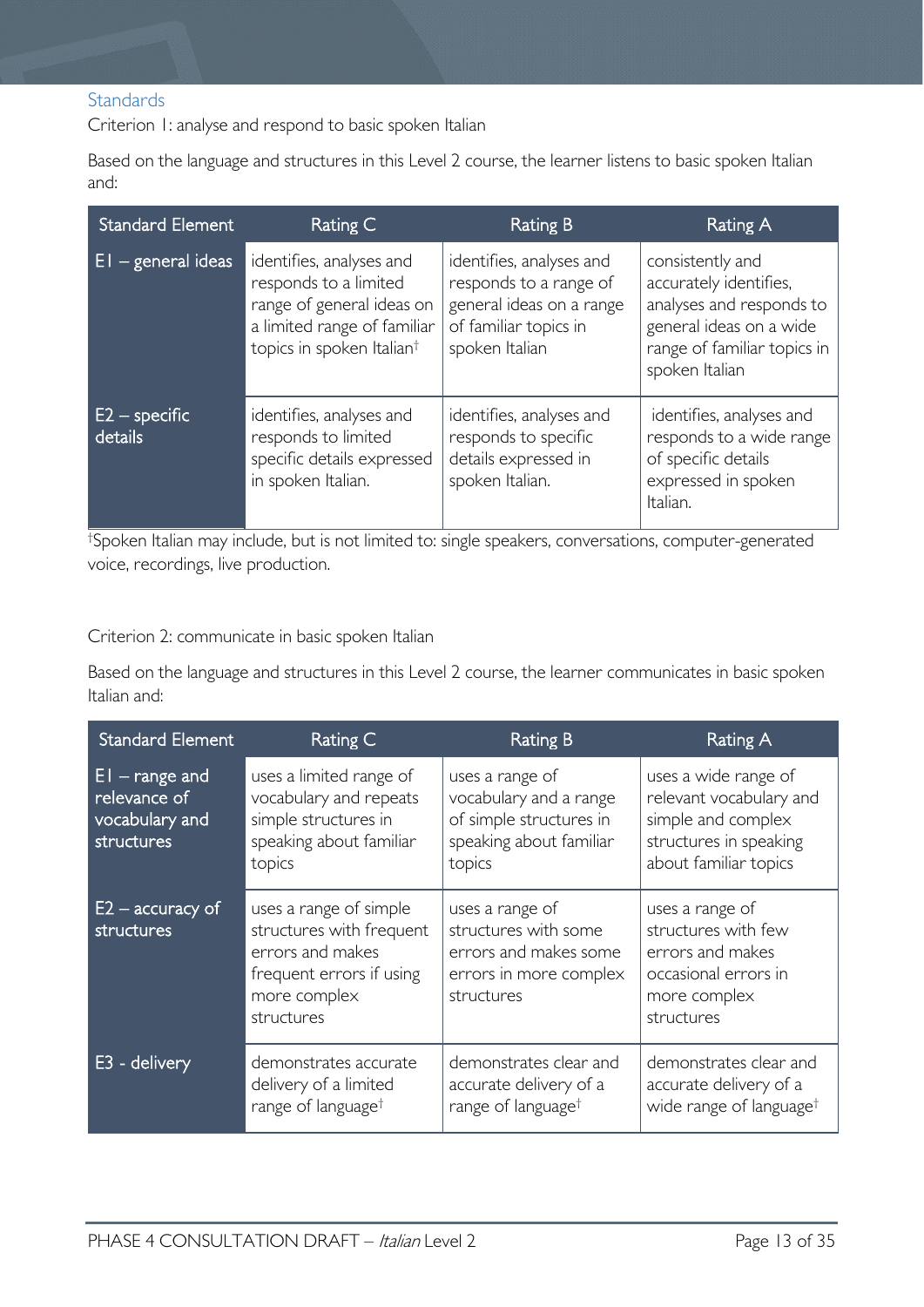| <b>Standard Element</b>                            | Rating C                                                                                                                                                                                | Rating B                                                                                                                                                                                         | <b>Rating A</b>                                                                                                      |
|----------------------------------------------------|-----------------------------------------------------------------------------------------------------------------------------------------------------------------------------------------|--------------------------------------------------------------------------------------------------------------------------------------------------------------------------------------------------|----------------------------------------------------------------------------------------------------------------------|
| $E4 -$ fluency of<br>responses <sup>§</sup>        | responds with frequent<br>hesitation., may rely on<br>assistance from the<br>interlocutor to respond                                                                                    | responds cohesively<br>when using familiar, pre-<br>learned structures, but<br>may hesitate when using<br>less familiar language and<br>topics                                                   | responds spontaneously,<br>effectively and cohesively<br>on a wide range of<br>familiar topics                       |
| $E5 -$<br>communication<br>strategies <sup>§</sup> | sustains interaction on a<br>limited range of familiar<br>topics by using well-<br>rehearsed language and<br>frequently relying on the<br>interlocutor for<br>assistance <sup>‡</sup> . | sustains interaction on a<br>range of familiar topics,<br>using a range of<br>communication strategies<br>although there may be<br>occasional reliance on<br>the interlocutor for<br>assistance. | sustains interaction on a<br>broad range of familiar<br>topics using a wide range<br>of communication<br>strategies. |

† Consider pronunciation, stress and intonation.

‡ Assistance may include, but is not limited to: the student asking for repetition or translation, selfcorrection, asking is something correct, gesturing to convey information, pointing to provide a response

§ Communication strategies may include, but are not limited to:the student initiating an exchange, asking questions, checking for meaning, using discourse markers (filler words), expressing reactions

Criterion 3: analyse and respond to basic written Italian

Based on the language and structures in this Level 2 course, the learner:

| <b>Standard Element</b>    | Rating C                                                                                                                                                | Rating B                                                                                                                   | Rating A                                                                                                             |
|----------------------------|---------------------------------------------------------------------------------------------------------------------------------------------------------|----------------------------------------------------------------------------------------------------------------------------|----------------------------------------------------------------------------------------------------------------------|
| $E1 - general ideas$       | identifies, analyses and<br>responds to a limited<br>range of general ideas on<br>a limited range of familiar<br>topics in written Italian <sup>†</sup> | identifies, analyses and<br>responds to a range of<br>general ideas on a range<br>of familiar topics in<br>written Italian | identifies, analyses and<br>responds to general<br>ideas on a wide range of<br>familiar topics in written<br>Italian |
| $E2$ – specific<br>details | identifies, analyses and<br>responds to a limited<br>number of specific details<br>expressed in written<br>Italian                                      | identifies, analyses and<br>responds to some<br>specific details expressed<br>in written Italian                           | identifies, analyses and<br>responds to a wide range<br>of specific details<br>expressed in written<br>Italian       |

† Written Italian may include, but is not limited to: printed, handwritten, online, personal, public, mass communications.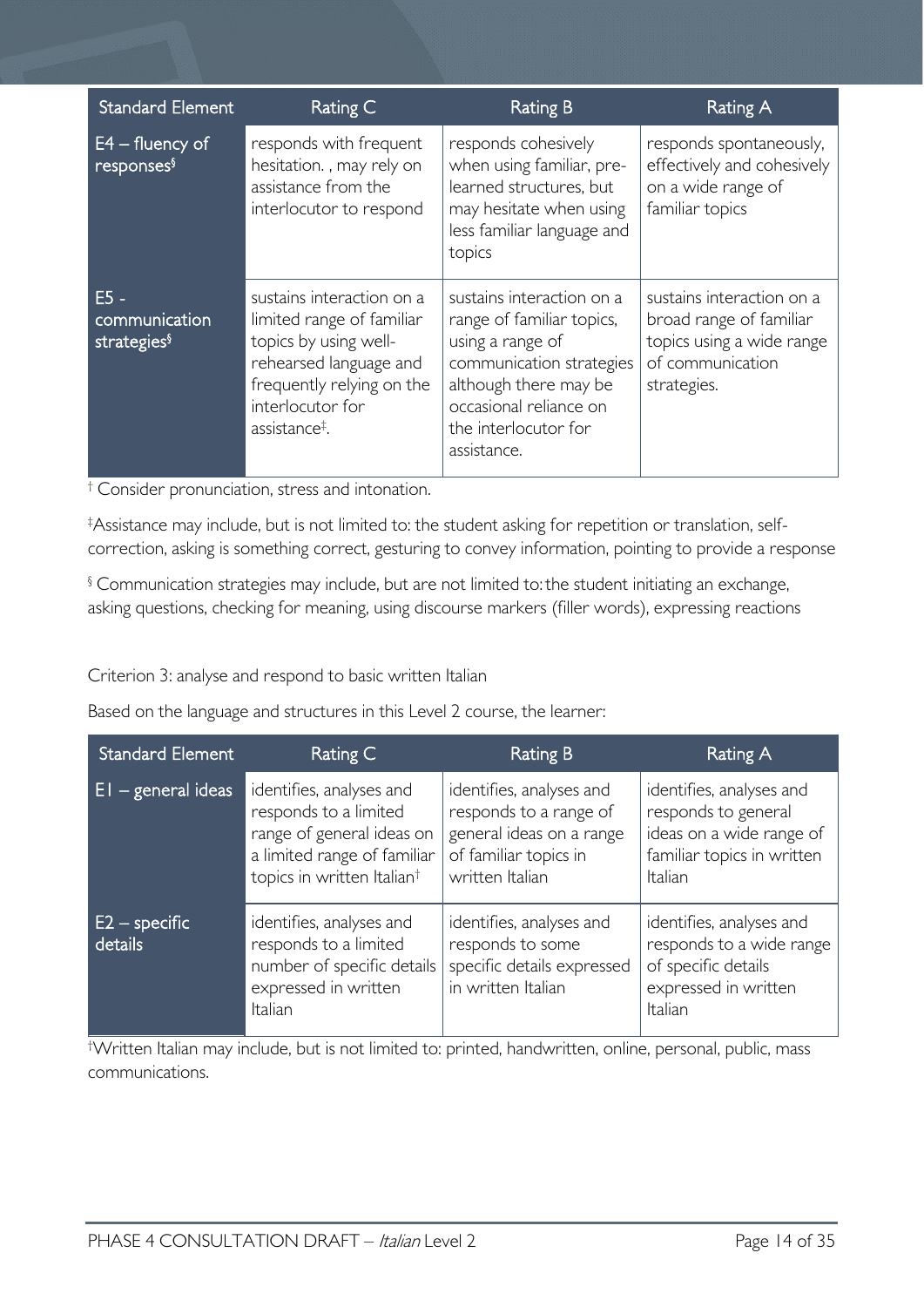Criterion 4: communicate in basic written Italian

| <b>Standard Element</b>                                          | Rating C                                                                                                                                                                 | <b>Rating B</b>                                                                                                                               | <b>Rating A</b>                                                                                                                              |
|------------------------------------------------------------------|--------------------------------------------------------------------------------------------------------------------------------------------------------------------------|-----------------------------------------------------------------------------------------------------------------------------------------------|----------------------------------------------------------------------------------------------------------------------------------------------|
| $EI$ – range and<br>relevance of<br>vocabulary and<br>structures | uses a limited range of<br>vocabulary and a limited<br>range of simple<br>structures in<br>communicating about<br>familiar topics                                        | uses a range of<br>vocabulary and a range<br>of simple structures and<br>some complex structures<br>in communicating about<br>familiar topics | uses a wide range of<br>relevant vocabulary and<br>simple and complex<br>structures in<br>communicating about<br>familiar topics             |
| $E2$ – accuracy of<br>structures                                 | uses a range of<br>structures with frequent<br>errors and makes<br>frequent errors if using<br>more complex<br>structures                                                | uses a range of<br>structures with some<br>errors and makes some<br>errors in more complex<br>structures                                      | uses a range of<br>structures with few<br>errors and makes<br>occasional errors in<br>more complex<br>structures                             |
| $E3$ – orthography                                               | uses correct spelling,<br>including accents, for<br>high-frequency words<br>and phrases<br>Basic punctuation is<br>correct<br>Errors in spelling often<br>impede meaning | uses correct spelling,<br>including accents, for<br>high-frequency words<br>Punctuation is correct.<br>Errors seldom impede<br>meaning        | uses correct spelling,<br>including accents<br>Uses a range of<br>punctuation to enhance<br>meaning<br>Minor errors do not<br>impede meaning |
| $E4$ – context,<br>purpose and<br>audience                       | creates a response that is<br>relevant to context or<br>purpose or audience.                                                                                             | creates a response that is<br>relevant to two of:<br>context, purpose or<br>audience.                                                         | creates a response that is<br>consistently relevant to<br>context, purpose and<br>audience.                                                  |

Based on the language and structures in this Level 2 course, the learner:

Criterion 5: analyse and integrate information in basic Italian from multiple texts to create written responses

Based on the language and structures in this Level 2 course, the learner:

| <b>Standard Element</b>                                                | Rating C                                                                                                                                     | Rating B                                                                                                                | <b>Rating A</b>                                                                                                              |
|------------------------------------------------------------------------|----------------------------------------------------------------------------------------------------------------------------------------------|-------------------------------------------------------------------------------------------------------------------------|------------------------------------------------------------------------------------------------------------------------------|
| $ E $ - analysis of<br>information in<br>Italian to complete<br>a task | analyses at least two<br>texts in Italian from<br>different modes <sup>†</sup> and<br>identifies a limited range<br>of information and ideas | analyses at least two<br>texts in Italian from<br>different modes and<br>identifies a range of<br>information and ideas | analyses at least two<br>texts in Italian from<br>different modes and<br>identifies a wide range of<br>information and ideas |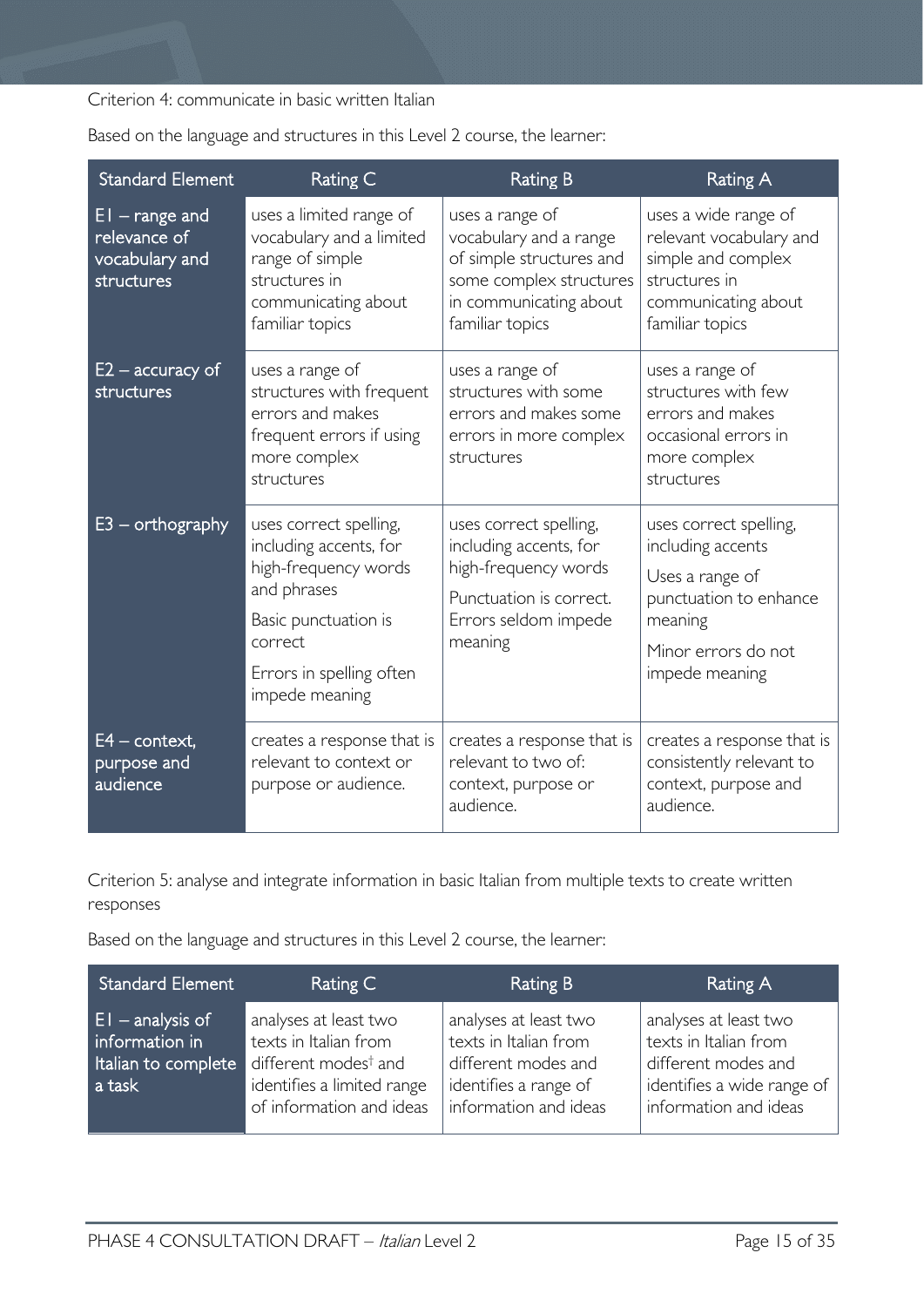| <b>Standard Element</b>                                                                             | Rating C                                                                                                                                                                                              | <b>Rating B</b>                                                                                                                                                                                 | Rating A                                                                                                                                                                                  |
|-----------------------------------------------------------------------------------------------------|-------------------------------------------------------------------------------------------------------------------------------------------------------------------------------------------------------|-------------------------------------------------------------------------------------------------------------------------------------------------------------------------------------------------|-------------------------------------------------------------------------------------------------------------------------------------------------------------------------------------------|
| $E2 -$ synthesis of<br>information and<br>creation of a<br>response text <sup>#</sup> in<br>English | synthesises a limited<br>range of relevant<br>information from at least<br>two different modes to<br>create a response text in<br>English                                                             | synthesises a range of<br>relevant information<br>from at least two<br>different modes to<br>create a response text in<br>English                                                               | synthesises a wide range<br>of relevant information<br>from at least two<br>different modes to<br>create a response text in<br>English.                                                   |
| $E3$ – reflection on<br>language as a<br>system                                                     | identifies limited<br>examples of similarities<br>and differences between<br>Italian and English and<br>provides limited depth to<br>reflections in English<br>about Italian as a<br>language system. | describes a range of<br>examples of similarities<br>and differences between<br>Italian and English and<br>provides depth to<br>reflections in English<br>about Italian as a<br>language system. | explains a broad range of<br>examples of similarities<br>and differences between<br>Italian and English and<br>reflects insightfully in<br>English about Italian as a<br>language system. |

† A mode can be: spoken, written, visual, multimodal.

‡ The response text can be in any mode.

Criterion 6: use basic Italian to engage with the concept of Identity

Based on the language and structures in Module 1 of this Level 2 course, the learner:

| <b>Standard Element</b>            | Rating C                                                                                                                                                                                                                                                                                                            | <b>Rating B</b>                                                                                                                                                                                                                                                                            | <b>Rating A</b>                                                                                                                                                                                                                                                                               |
|------------------------------------|---------------------------------------------------------------------------------------------------------------------------------------------------------------------------------------------------------------------------------------------------------------------------------------------------------------------|--------------------------------------------------------------------------------------------------------------------------------------------------------------------------------------------------------------------------------------------------------------------------------------------|-----------------------------------------------------------------------------------------------------------------------------------------------------------------------------------------------------------------------------------------------------------------------------------------------|
| $EI - use of$<br>relevant language | recognises <sup>†</sup> and<br>produces <sup>‡</sup> a limited range<br>of the Italian vocabulary<br>and structures required<br>to engage with the<br>concept of Identity in<br>Italian language and<br>culture                                                                                                     | recognises <sup>†</sup> and<br>produces <sup><math>‡ a range of the</math><br/>Italian vocabulary and<br/>structures required to<br/>engage with the concept<br/>of Identity in Italian<br/>language and culture</sup>                                                                     | recognises <sup>†</sup> and<br>produces <sup>‡</sup> a wide range<br>of the Italian vocabulary<br>and structures required<br>to engage with the<br>concept of Identity in<br>Italian language and<br>culture                                                                                  |
| $E2 - self$<br>management skills   | maintains task focus for<br>limited periods of time <sup>§</sup><br>and/or uses a limited<br>range of strategies <sup>®</sup> to<br>manage and self-check<br>language for the concept<br>of Identity and/or<br>differentiates the<br>information, images,<br>ideas and words of<br>others from the learner's<br>own | maintains task focus for<br>agreed periods of time <sup>§</sup><br>and/or uses a range of<br>strategies to manage and<br>self-check language for<br>the concept of Identity<br>and/or differentiates the<br>information, images,<br>ideas and words of<br>others from the learner's<br>own | maintains task focus<br>consistently <sup>§</sup> and/or uses<br>a wide range of<br>strategies to manage and<br>self-check language for<br>the concept of Identity<br>and/or differentiates the<br>information, images,<br>ideas and words of<br>others from the learner's<br>own as directed |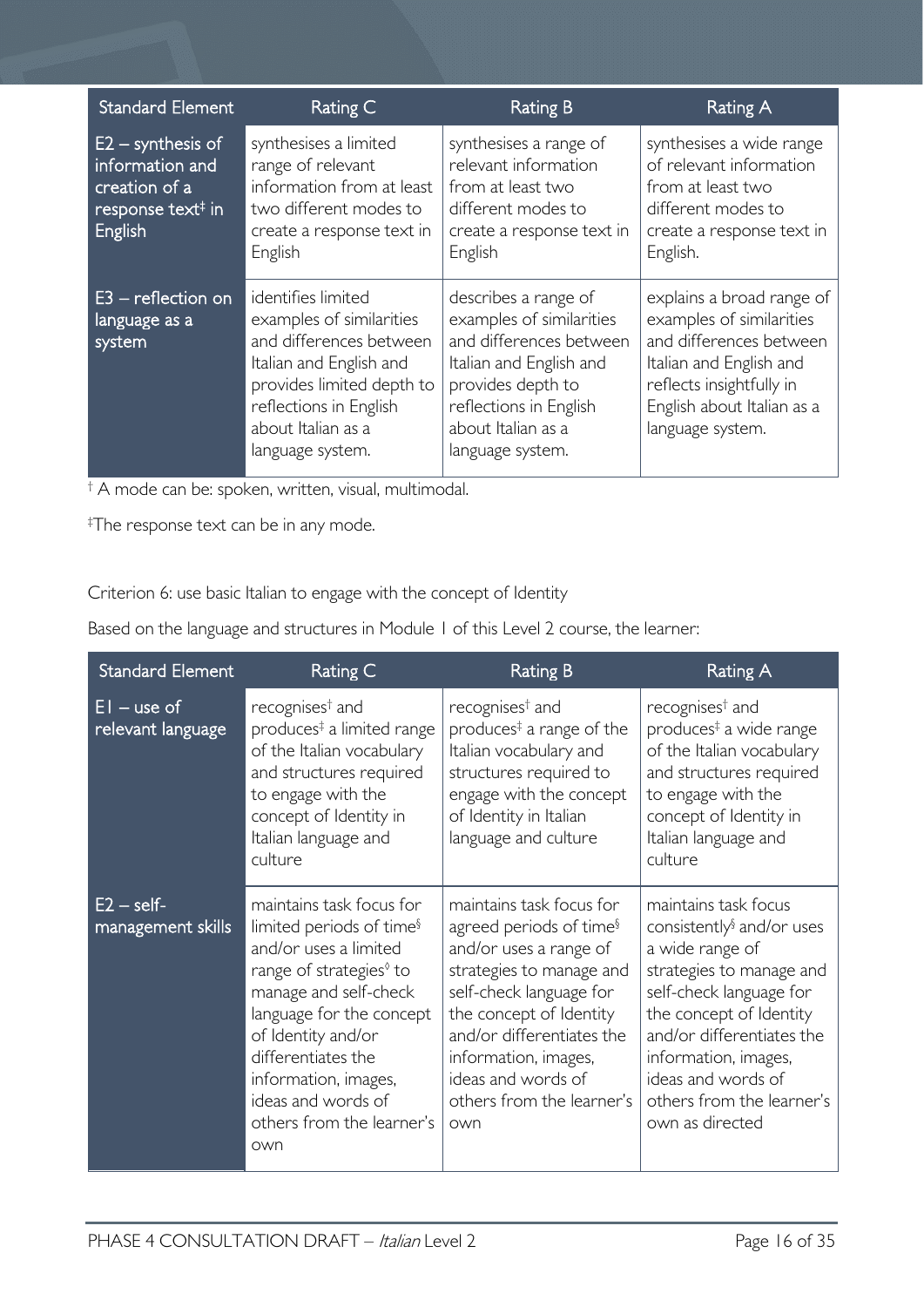| <b>Standard Element</b>               | Rating C                                                                                                                                                                                                                                                | Rating B                                                                                                                                                                                                                                       | Rating A                                                                                                                                                                                                                                    |
|---------------------------------------|---------------------------------------------------------------------------------------------------------------------------------------------------------------------------------------------------------------------------------------------------------|------------------------------------------------------------------------------------------------------------------------------------------------------------------------------------------------------------------------------------------------|---------------------------------------------------------------------------------------------------------------------------------------------------------------------------------------------------------------------------------------------|
| $E3$ - intercultural<br>understanding | demonstrates limited<br>depth to reflections in<br>English when comparing<br>the concept of Identity in<br>Italian and own language<br>and culture. Uses a<br>limited range of relevant<br>examples in Italian to<br>support reflections in<br>English. | demonstrates depth to<br>reflections in English<br>when comparing the<br>concept of Identity in<br>Italian and Australian<br>language and culture.<br>Uses a range of relevant<br>examples in Italian to<br>support reflections in<br>English. | demonstrates insightful<br>reflection in English<br>when comparing the<br>concept of Identity in<br>Italian and Australian<br>language and culture.<br>Uses a wide range of<br>examples in Italian to<br>support reflections in<br>English. |

<sup>†</sup> demonstrated through the macroskills of listening and reading

‡ demonstrated through the macroskills of speaking and writing

§ Considerations may include, but are not limited to the choice of strategies, completion of tasks related to Identity, adherence to deadlines, timelines etc.

◊ Strategies may include, but are not limited to: consideration of paper or electronic dictionaries, translation technologies, awareness of point of view, ethical strategies for translating and checking accuracy, development of personalised rote-learning techniques

Criterion 7: use basic Italian to engage with the concept of Responsibility

Based on the language and structures in Module 2 of this Level 2 course, the learner:

| <b>Standard Element</b>            | Rating C                                                                                                                                                                                                                                                                                                                  | <b>Rating B</b>                                                                                                                                                                                                                                                                                     | Rating A                                                                                                                                                                                                                                                                                               |
|------------------------------------|---------------------------------------------------------------------------------------------------------------------------------------------------------------------------------------------------------------------------------------------------------------------------------------------------------------------------|-----------------------------------------------------------------------------------------------------------------------------------------------------------------------------------------------------------------------------------------------------------------------------------------------------|--------------------------------------------------------------------------------------------------------------------------------------------------------------------------------------------------------------------------------------------------------------------------------------------------------|
| $EI - use of$<br>relevant language | recognises <sup>†</sup> and<br>produces <sup>‡</sup> a limited range<br>of the Italian vocabulary<br>and structures required<br>to engage with the<br>concept of Responsibility<br>in Italian language and<br>culture                                                                                                     | recognises <sup>†</sup> and<br>produces <sup>‡</sup> a range of the<br>Italian vocabulary and<br>structures required to<br>engage with the concept<br>of Responsibility in Italian<br>language and culture                                                                                          | recognises <sup>†</sup> and<br>produces <sup>‡</sup> a wide range<br>of the Italian vocabulary<br>and structures required<br>to engage with the<br>concept of Responsibility<br>in Italian language and<br>culture                                                                                     |
| $E2 - self$<br>management skills   | maintains task focus for<br>limited periods of time <sup>§</sup><br>and/or uses a limited<br>range of strategies <sup>®</sup> to<br>manage and self-check<br>language for the concept<br>of Responsibility and/or<br>differentiates the<br>information, images,<br>ideas and words of<br>others from the learner's<br>own | maintains task focus for<br>agreed periods of time <sup>§</sup><br>and/or uses a range of<br>strategies to manage and<br>self-check language for<br>the concept of<br>Responsibility and/or<br>differentiates the<br>information, images,<br>ideas and words of<br>others from the learner's<br>own | maintains task focus<br>consistently <sup>§</sup> and/or uses<br>a wide range of<br>strategies to manage and<br>self-check language for<br>the concept of<br>Responsibility and/or<br>differentiates the<br>information, images,<br>ideas and words of<br>others from the learner's<br>own as directed |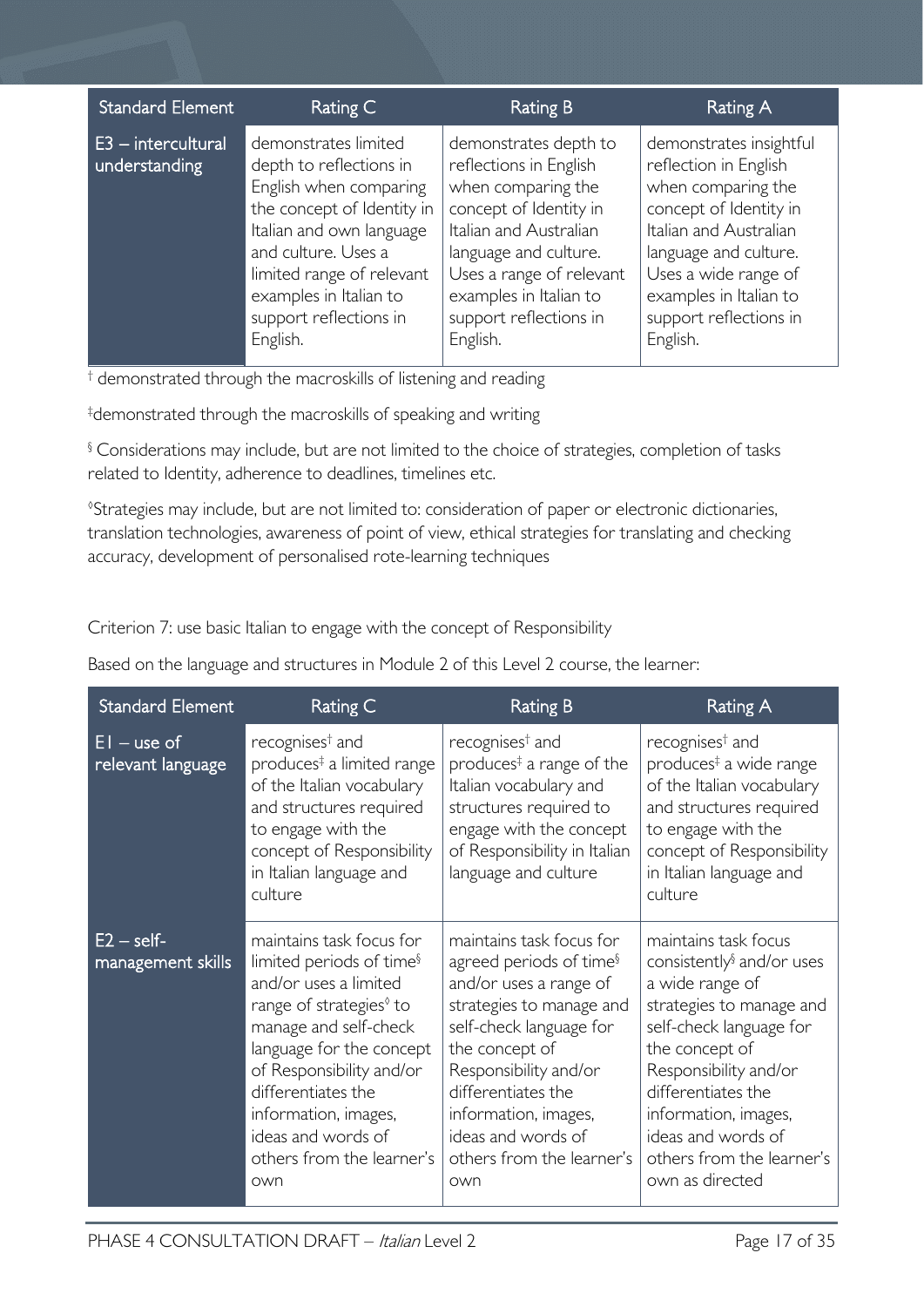| <b>Standard Element</b>             | Rating C                                                                                                                                                                                                                                                         | Rating B                                                                                                                                                                                                                                             | Rating A                                                                                                                                                                                                                                          |
|-------------------------------------|------------------------------------------------------------------------------------------------------------------------------------------------------------------------------------------------------------------------------------------------------------------|------------------------------------------------------------------------------------------------------------------------------------------------------------------------------------------------------------------------------------------------------|---------------------------------------------------------------------------------------------------------------------------------------------------------------------------------------------------------------------------------------------------|
| E3 - intercultural<br>understanding | demonstrates limited<br>depth to reflections in<br>English when comparing<br>the concept of<br>Responsibility in Italian<br>and own language and<br>culture. Uses a limited<br>range of relevant<br>examples in Italian to<br>support reflections in<br>English. | demonstrates depth to<br>reflections in English<br>when comparing the<br>concept of Responsibility<br>in Italian and Australian<br>language and culture.<br>Uses a range of relevant<br>examples in Italian to<br>support reflections in<br>English. | demonstrates insightful<br>reflection in English<br>when comparing the<br>concept of Responsibility<br>in Italian and Australian<br>language and culture.<br>Uses a wide range of<br>examples in Italian to<br>support reflections in<br>English. |

† demonstrated through the macroskills of listening and reading

‡ demonstrated through the macroskills of speaking and writing

§ Considerations may include, but are not limited to the choice of strategies, completion of tasks related to Responsibility, adherence to deadlines, timelines etc.

◊ Strategies may include, but are not limited to: consideration of paper or electronic dictionaries, translation technologies, awareness of point of view, ethical strategies for translating and checking accuracy, development of personalised rote-learning techniques

Criterion 8: use basic Italian to engage with the concept of Legacy

Based on the language and structures in Module 3 of this Level 2 course, the learner:

| <b>Standard Element</b>             | Rating C                                                                                                                                                                                                      | Rating B                                                                                                                                                                                           | Rating A                                                                                                                                                                                                   |
|-------------------------------------|---------------------------------------------------------------------------------------------------------------------------------------------------------------------------------------------------------------|----------------------------------------------------------------------------------------------------------------------------------------------------------------------------------------------------|------------------------------------------------------------------------------------------------------------------------------------------------------------------------------------------------------------|
| $ E $ – use of<br>relevant language | recognises <sup>†</sup> and<br>produces <sup>‡</sup> a limited range<br>of the Italian vocabulary<br>and structures required<br>to engage with the<br>concept of Legacy in<br>Italian language and<br>culture | recognises <sup>†</sup> and<br>produces <sup>‡</sup> a range of the<br>Italian vocabulary and<br>structures required to<br>engage with the concept<br>of Legacy in Italian<br>language and culture | recognises <sup>†</sup> and<br>produces <sup>#</sup> a wide range<br>of the Italian vocabulary<br>and structures required<br>to engage with the<br>concept of Legacy in<br>Italian language and<br>culture |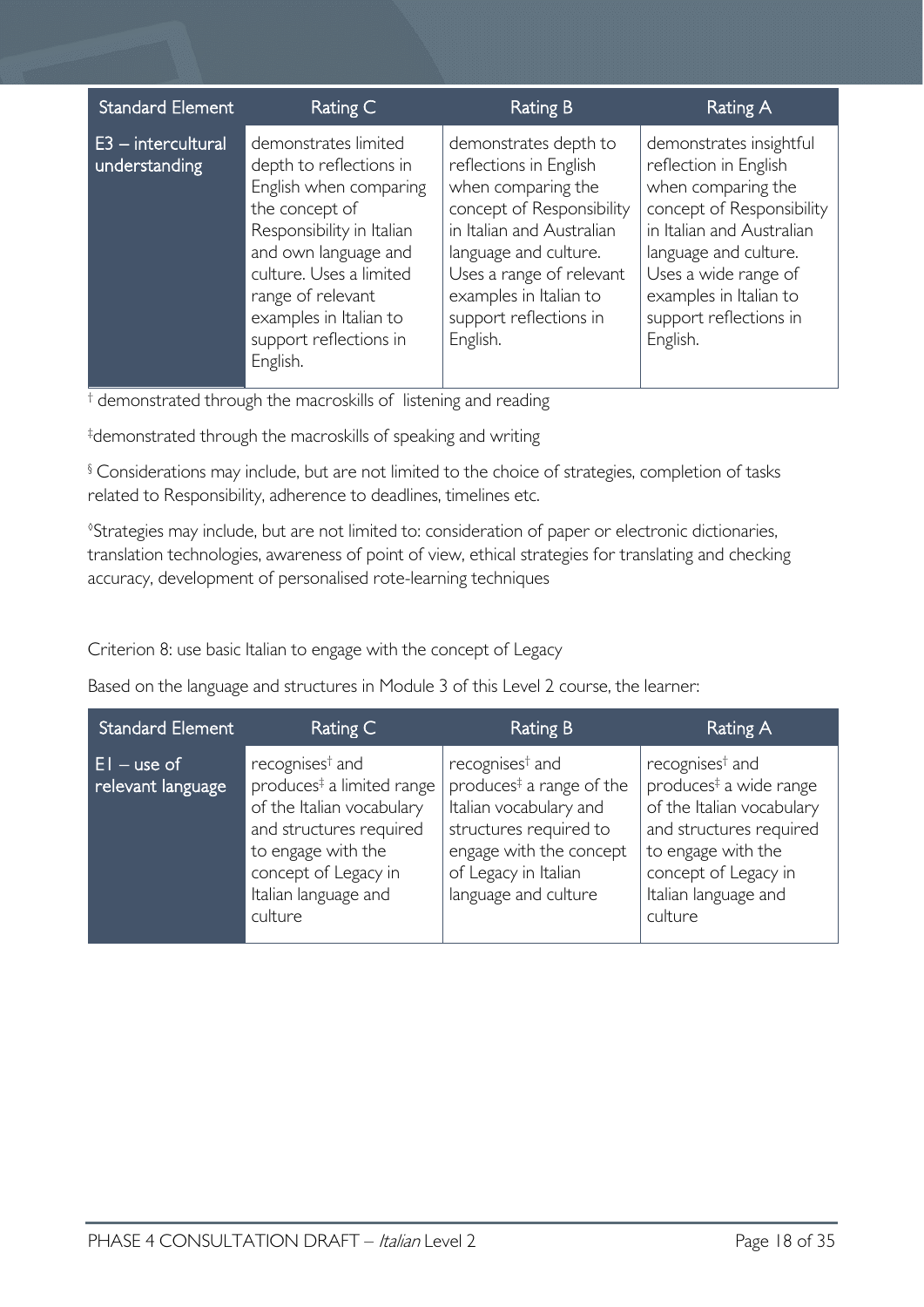| <b>Standard Element</b>               | Rating C                                                                                                                                                                                                                                                                                                          | <b>Rating B</b>                                                                                                                                                                                                                                                                          | <b>Rating A</b>                                                                                                                                                                                                                                                                             |
|---------------------------------------|-------------------------------------------------------------------------------------------------------------------------------------------------------------------------------------------------------------------------------------------------------------------------------------------------------------------|------------------------------------------------------------------------------------------------------------------------------------------------------------------------------------------------------------------------------------------------------------------------------------------|---------------------------------------------------------------------------------------------------------------------------------------------------------------------------------------------------------------------------------------------------------------------------------------------|
| $E2 - self$<br>management skills      | maintains task focus for<br>limited periods of time <sup>§</sup><br>and/or uses a limited<br>range of strategies <sup>0</sup> to<br>manage and self-check<br>language for the concept<br>of Legacy and/or<br>differentiates the<br>information, images,<br>ideas and words of<br>others from the learner's<br>own | maintains task focus for<br>agreed periods of time <sup>§</sup><br>and/or uses a range of<br>strategies to manage and<br>self-check language for<br>the concept of Legacy<br>and/or differentiates the<br>information, images,<br>ideas and words of<br>others from the learner's<br>own | maintains task focus<br>consistently <sup>§</sup> and/or uses<br>a wide range of<br>strategies to manage and<br>self-check language for<br>the concept of Legacy<br>and/or differentiates the<br>information, images,<br>ideas and words of<br>others from the learner's<br>own as directed |
| $E3$ – intercultural<br>understanding | demonstrates limited<br>depth to reflections in<br>English when comparing<br>the concept of Legacy in<br>Italian and own language<br>and culture. Uses a<br>limited range of relevant<br>examples in Italian to<br>support reflections in<br>English.                                                             | demonstrates depth to<br>reflections in English<br>when comparing the<br>concept of Legacy in<br>Italian and Australian<br>language and culture.<br>Uses a range of relevant<br>examples in Italian to<br>support reflections in<br>English.                                             | demonstrates insightful<br>reflection in English<br>when comparing the<br>concept of Legacy in<br>Italian and Australian<br>language and culture.<br>Uses a wide range of<br>examples in Italian to<br>support reflections in<br>English.                                                   |

† demonstrated through the macroskills of listening and reading

‡ demonstrated through the macroskills of speaking and writing

§ Considerations may include, but are not limited to the choice of strategies, completion of tasks related to Legacy, adherence to deadlines, timelines etc.

◊ Strategies may include, but are not limited to: consideration of paper or electronic dictionaries, translation technologies, awareness of point of view, ethical strategies for translating and checking accuracy, development of personalised rote-learning techniques

# <span id="page-18-0"></span>Quality Assurance

• This will be determined by TASC at time of accreditation.

# <span id="page-18-1"></span>Qualifications and Award Requirements

# <span id="page-18-2"></span> $|P|$

The final award will be determined by the Office of Tasmanian Assessment, Standards and Certification from eight ratings.

The minimum requirements for an award in Italian Level 2 are as follows:

EXCEPTIONAL ACHIEVEMENT (EA) 6 'A' ratings, 2 'B' ratings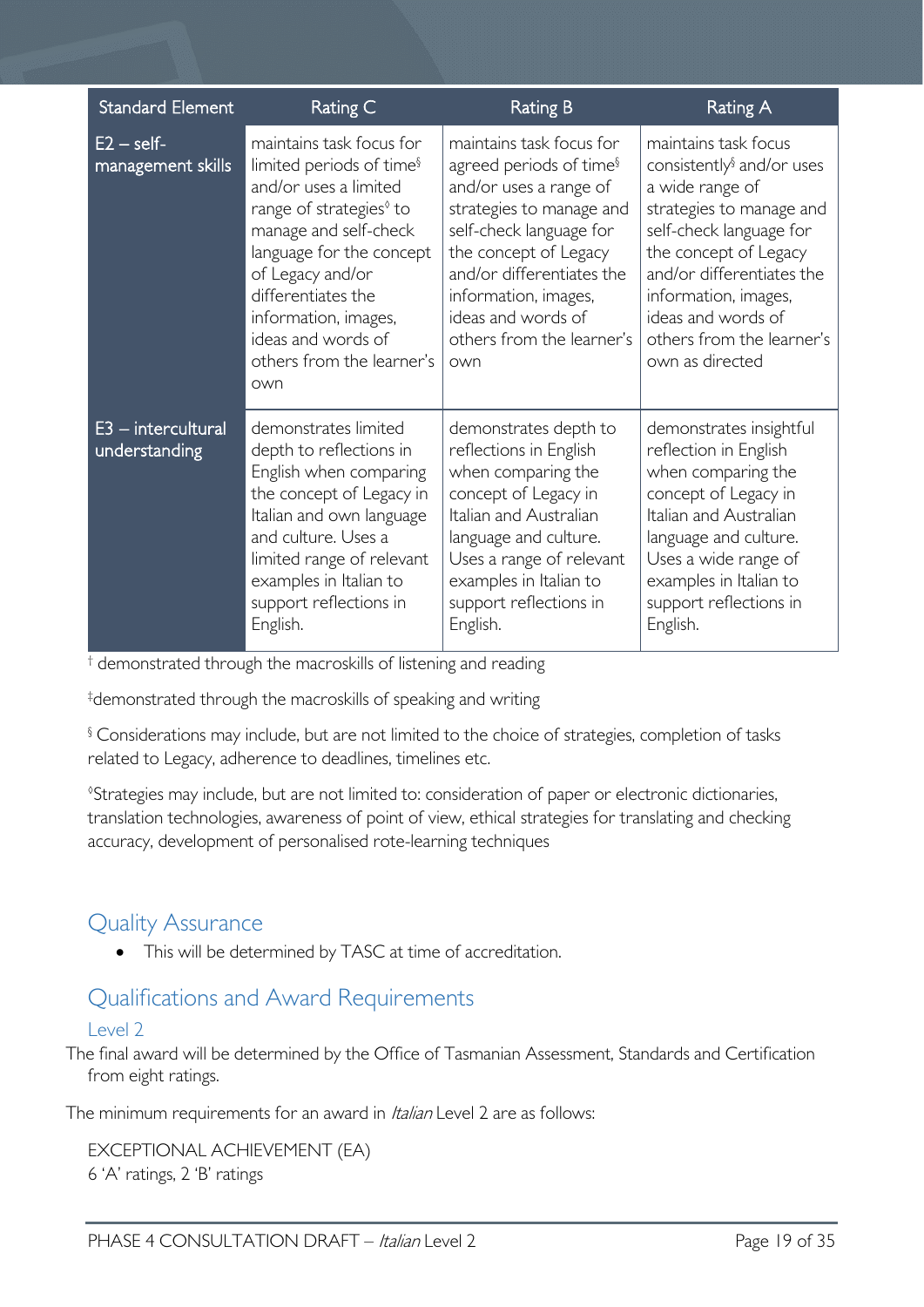HIGH ACHIEVEMENT (HA) 3 'A' ratings, 4 'B' ratings, 1 'C' rating

COMMENDABLE ACHIEVEMENT (CA) 4 'B' ratings, 3 'C' ratings

SATISFACTORY ACHIEVEMENT (SA) 6 'C' ratings

PRELIMINARY ACHIEVEMENT (PA) 4 'C' ratings

A learner who otherwise achieves the rating for a CA (Commendable Achievement) or SA (Satisfactory Achievement) award but who fails to show any evidence of achievement in one or more criteria ('z' notation) will be issued with a PA (Preliminary Achievement) award.

# <span id="page-19-0"></span>Course Evaluation

• This will be confirmed at time of accreditation.

# <span id="page-19-1"></span>Course Developer

This course has been developed by the Department of Education's Years 9 to 12 Learning Unit in collaboration with Catholic Education Tasmania and Independent Schools Tasmania.

# <span id="page-19-2"></span>Accreditation and Version History

• Details to be determined by TASC at time of accreditation.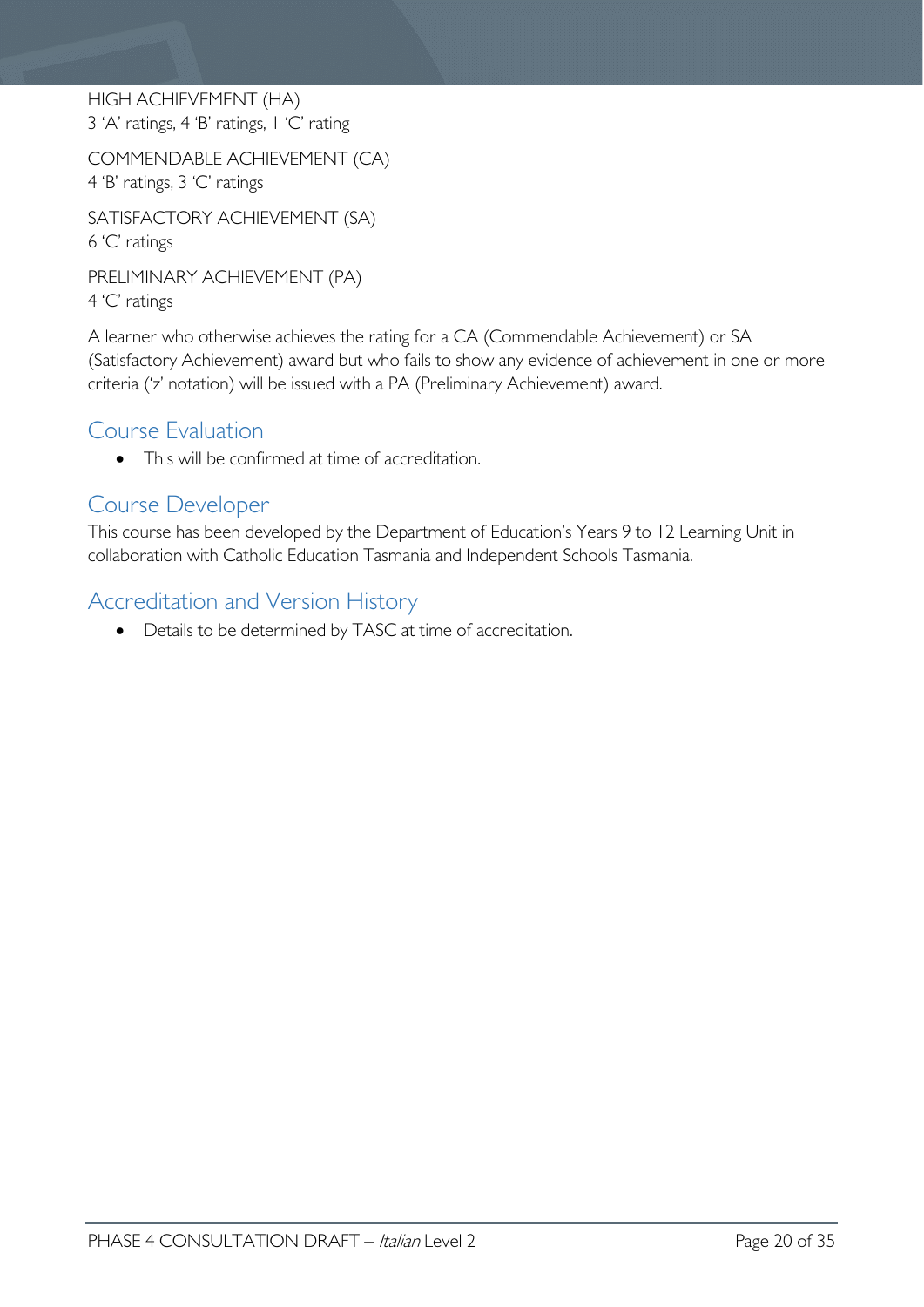# Appendix 1 - Line of Sight

| Learning Outcomes |         |                          |          |           |  |
|-------------------|---------|--------------------------|----------|-----------|--|
|                   | Content |                          |          |           |  |
|                   |         | <b>Work Requirements</b> |          |           |  |
|                   |         |                          | Criteria |           |  |
|                   |         |                          |          | Standards |  |
|                   |         |                          |          |           |  |

<span id="page-20-0"></span>

| Learning Outcomes                                                       | Course Content | Work                      | Criteria       | Standards       | General                    |
|-------------------------------------------------------------------------|----------------|---------------------------|----------------|-----------------|----------------------------|
|                                                                         |                | Requirements              |                |                 | Capabilities (GC)          |
| analyse and respond to spoken texts presented in basic Italian          | Module 1, 2, 3 | Module 3                  | $\subset$      | E1,2            | GC:                        |
|                                                                         |                |                           |                |                 | $C_1 \rightarrow C_2$<br>冒 |
| communicate in basic spoken Italian to exchange information,            | Module 1, 2, 3 | Module                    | C <sub>2</sub> | $E$ 1, 2, 3, 4, | GC:                        |
| opinions, ideas and experiences                                         |                |                           |                |                 | ే లే<br>C.<br>⊫            |
| analyse and respond to written texts presented in basic Italian         | Module 1, 2, 3 | Module 3                  | C <sub>3</sub> | E1,2            | GC:                        |
|                                                                         |                |                           |                |                 | <u>. ಎಂ</u><br>冒<br>C.     |
| communicate in basic written Italian to express information,<br>4.      | Module 1, 2, 3 | Module 2, 3               | C <sub>4</sub> | $E$ 1, 2, 3, 4  | GC:                        |
| opinions, ideas and experiences                                         |                |                           |                |                 | <u>. స</u> ం<br>⊫<br>G     |
| analyse and integrate information from spoken, visual and written<br>5. | Module 1, 2, 3 | Module 1, 2, $3 \mid C$ 5 |                | E1, 2, 3        | GC:                        |
| sources to create mono- and multimodal responses in basic Italian       |                |                           |                |                 | ၉ ေနေ<br>≣                 |
| and English that demonstrate an awareness of language as a system       |                |                           |                |                 |                            |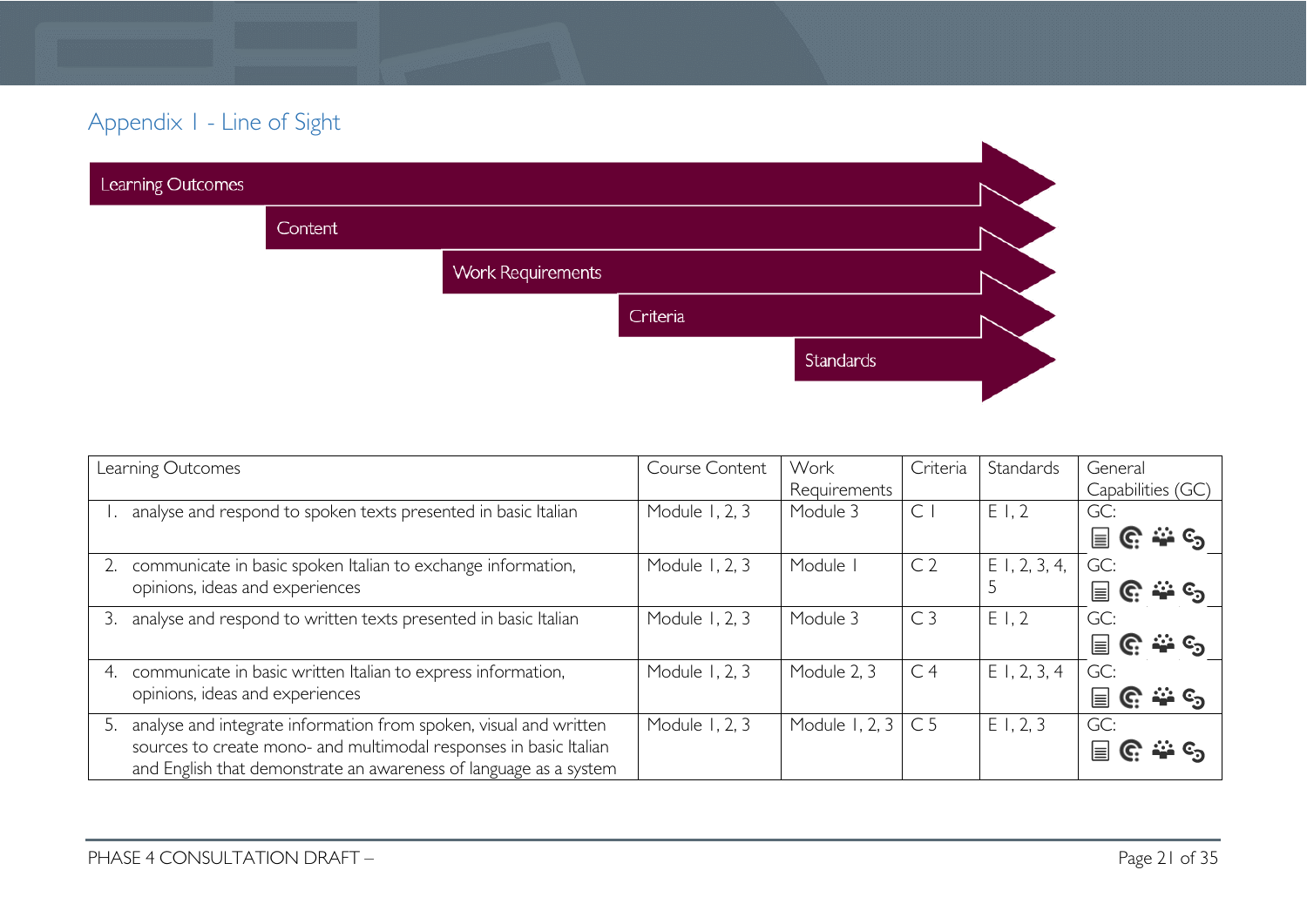| Learning Outcomes                                                                                                                                    | Course Content | Work<br>Requirements | Criteria       | Standards | General<br>Capabilities (GC) |
|------------------------------------------------------------------------------------------------------------------------------------------------------|----------------|----------------------|----------------|-----------|------------------------------|
| use basic Italian language to engage with the concept of Identity,<br>6.<br>demonstrating self-management skills and intercultural<br>understanding. | Module 1, 2, 3 | Module               | C <sub>6</sub> | E1, 2, 3  | GC:<br>၉ ေန<br>$\equiv$      |
| use basic Italian language to engage with the concept of<br>Responsibility, demonstrating self-management skills and<br>intercultural understanding. | Module 2       | Module 2             | $\mathsf{C}$   | E1, 2, 3  | GC:<br>冒<br><u>၉ ႏ ၄</u>     |
| use basic Italian language to engage with the concept of Legacy,<br>8.<br>demonstrating self-management skills and intercultural<br>understanding.   | Module 3       | Module 3             | C8             | E1, 2, 3  | GC:<br>$\equiv$              |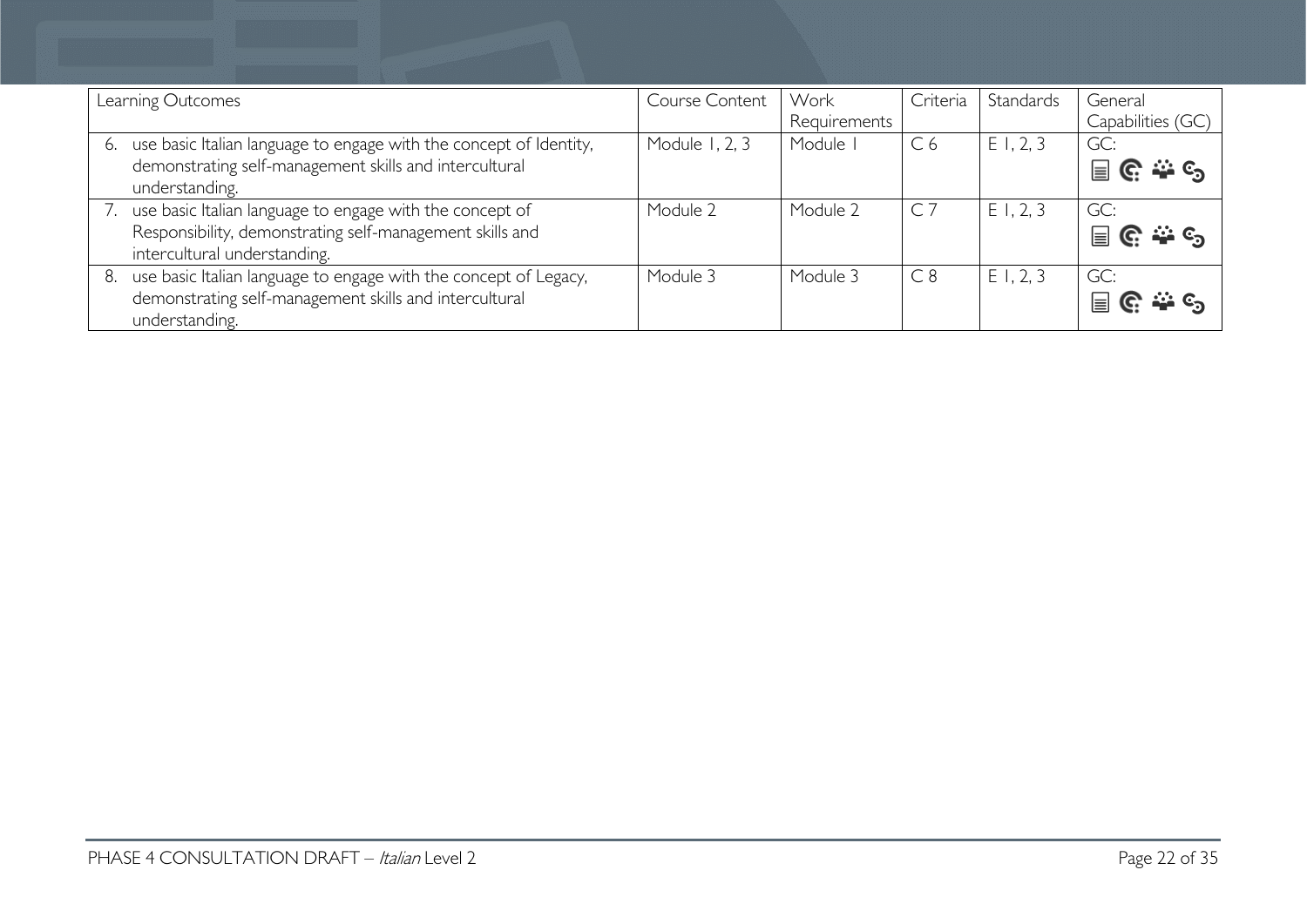# <span id="page-22-0"></span>Appendix 2 - Alignment to Curriculum Frameworks

Level 2 Italian draws on the following aspects of the Combined Curriculum and Assessment Framework for Languages (CCAFL) DRAFT June 2021:

- Concepts: Identity, Responsibility, Legacy (Topics developed from these concepts to meet the needs of the Tasmanian beginning language student)
- Perspectives: Personal, Community, Global
- Course objectives: Interact in [Language], Analyse [Language], Create meaning in [Language]
- Knowledge and skills to be assessed: reading, writing, speaking, viewing and listening to [Language]
- Content: learning [Language], using [Language] and mediating between [Language]-speaking communities and Australian cultural contexts
- The interrelationship between language and culture and the importance of the link between culture and effective communication
- The development of the capacity for ongoing reflection about languages and cultures, including the learner's own and those of others
- The development of an understanding of language as a system and reflection on how language is used in different contexts and may vary between different individuals and groups.

# <span id="page-22-1"></span>Appendix 3 - Work Requirements

# <span id="page-22-2"></span>Module 1 Work Requirements Specifications

Focus Area: Discipline-based Study

Title of Work Requirement: Identity – Personal, Community and Global Perspectives of the Individual Mode /Format: Set of short responses

Description: The teacher leads a conversation with the learner about themselves, their family and friends. The conversation is intended as a natural interaction, with the teacher varying questions as appropriate for individual students and reacting to the learner's responses. Images may be used to prompt responses.

Size: Ten short responses

Timing: Any appropriate time during the module.

External agencies: NA

Relevant Criterion: Criterion 2

# Focus Area: Discipline-based Study

Title of Work Requirement: Identity – Self, Family and Friends

Mode /Format: Extended Response

Description: The learner chooses an aspect of the teacher-allocated topic using authentic materials as appropriate, to research and prepare a multimodal response in Italian and English to compare and contrast their own situation and that of their peers in Italian-speaking communities and countries. The teacher provides questions in written or oral form, in Italian and or English as appropriate, to inspire the learner's findings and reflections.

Size: Extended response – 3-minutes multimodal presentation plus 2-3 minutes for follow-up questions and maximum 300 words in English with Italian examples.

Timing: At any time during the module, provided learners have had enough exposure to the topic chosen for the work requirement.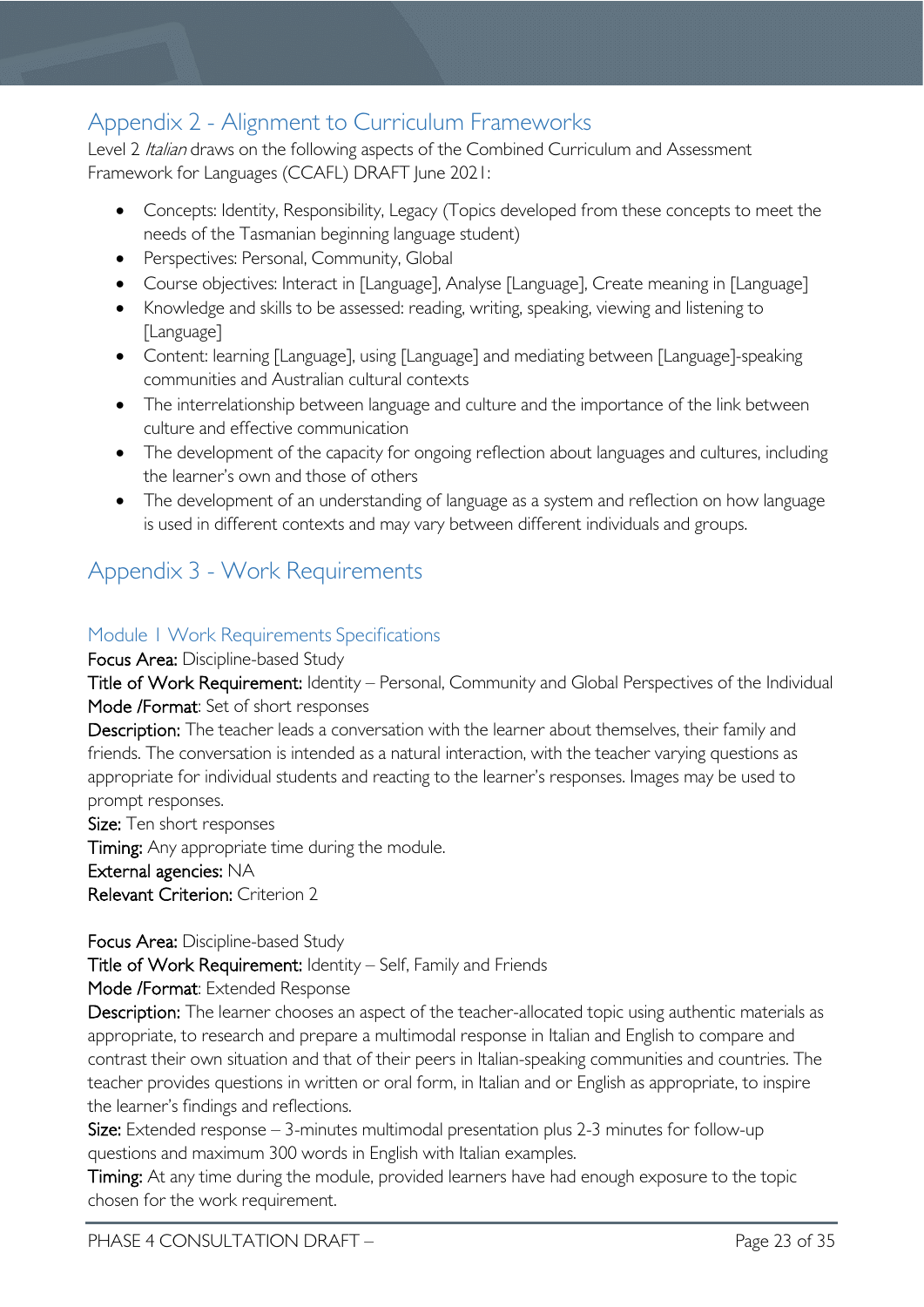# External agencies: NA Relevant Criteria: Criteria 5 and 6.

# <span id="page-23-0"></span>Module 2 Work Requirements Specifications

The three work requirements for Module 2 provide the teacher and learner with the opportunity to negotiate which topic within this concept will be the basis of each Work Requirement. Each work requirement must focus on a different topic (Family and Daily life, Education, Part-time Employment).

## Focus Area: Discipline-based Study

Title of Work Requirement: Responsibility – Daily life, Education or Part-time Employment Mode /Format: Set of short responses

Description: The teacher provides a set of at least two sources of information in Japanese (authentic as appropriate). At least two sources must each be a different mode. Modes are: visual, spoken, written, multimodal. The sources of information all address one topic from the concept of Responsibility with a set of short response tasks in English to assess learners' understanding of language and culture.

Size: 10 short responses (short question, table filling, true/false/justification, gap filling, information matching etc).

Timing: At any time during the module, provided learners have had enough exposure to the topic chosen for the work requirement.

External agencies: NA Relevant Criterion: Criterion 3

## Focus Area: Discipline-based Study

Title of Work Requirement: Responsibility – Daily life, Education or Part-time Employment Mode /Format: Extended response

Description: The teacher provides a stimulus or stimuli, authentic as appropriate, consisting of written, spoken and/or visual elements in Italian and/or English, to highlight or contrast one of the topics from the concept of Responsibility from either personal, community or global perspectives (or a combination of perspectives). Learners analyse and respond to the prepared scenario requiring extraction of fact, interpretation of cultural elements and reflection on the learner's language and Italian). The task will include at least two forms of text or could be all three, but they must have a shared focus. Texts will provide opportunities for students to explore cultural aspects of the material they are analysing.

Size: Stimuli maximum sizes: total of 300 words, I minute 30 seconds spoken text and, or 3 minutes multimodal sources. Student response:

- approximately 100 words total in Italian
- approximately 250 words in English and Italian
- visual text (illustrations and diagrams) as appropriate.

Timing: At any time during the module, provided learners have had enough exposure to the topic chosen for the work requirement.

## External agencies: NA

Relevant Criteria: Criteria 5 and 7.

Focus Area: Discipline-based Study

Title of Work Requirement: Responsibility – Family and Daily life, Education or Part-time Employment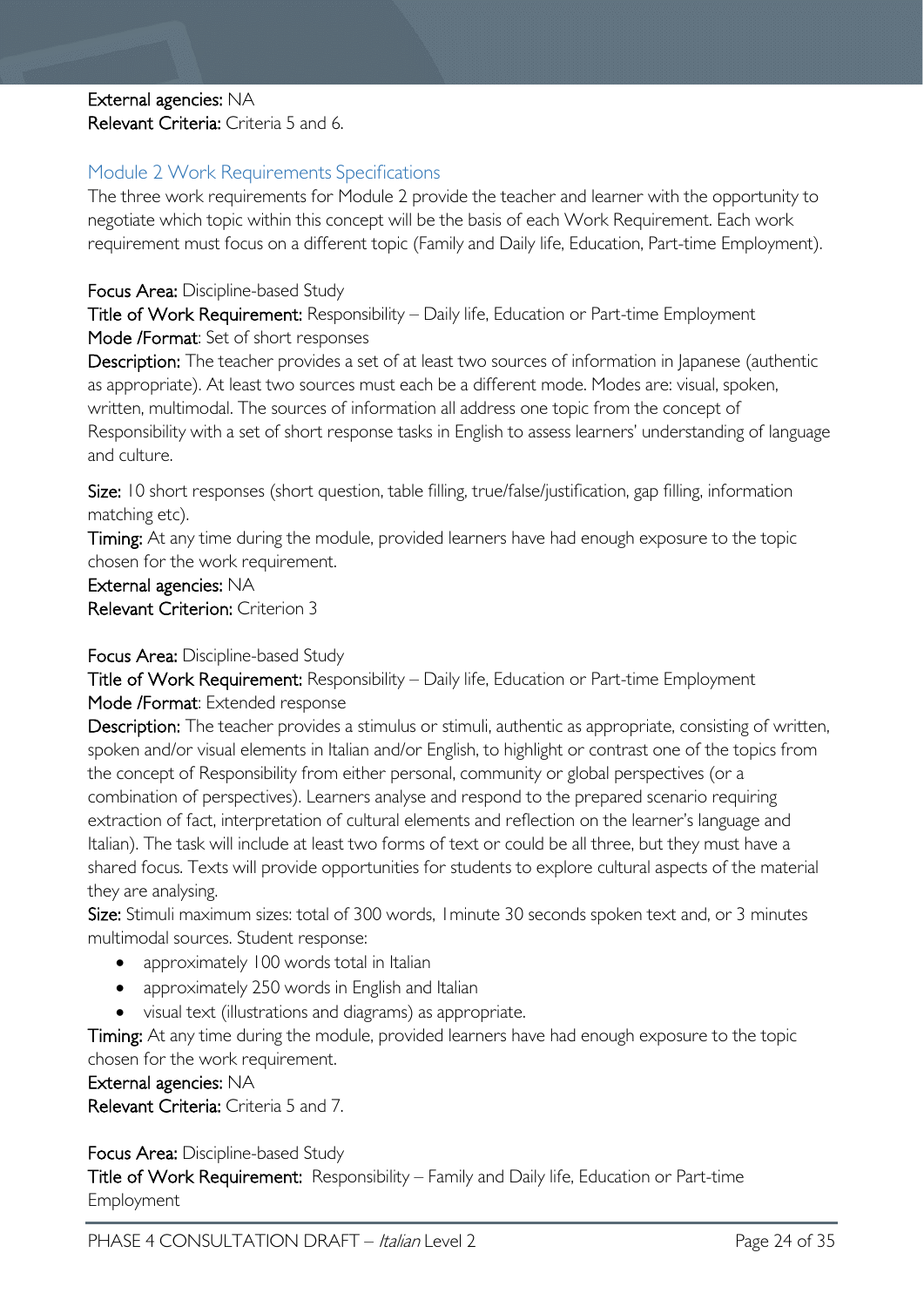## Mode /Format: Extended response

Description: The teacher provides a choice of two stimuli outlining a task that requires the learner to create written Italian addressing the negotiated topic allocated to this work requirement. The learner chooses which of the stimuli they will use to create a response in Italian.

Size: Stimulus approximately 40 words. Response approximately 150 words.

Timing: At any time during the module, provided learners have had enough exposure to the topic

chosen for the work requirement.

External agencies: NA

Relevant Criterion: Criterion 4

# <span id="page-24-0"></span>Module 3 Work Requirements Specifications

Focus Area: Discipline-based Study

# Title of Work Requirement: Legacy – Personal, Community and Global Perspectives Mode /Format:

Folio containing 3 elements:

- Extended response (integrated task)
	- a prepared, extended response in multimodal format and including the use of Italian language either written or spoken,
	- a comparison of at least two items / events / occurrences from the world of the arts, entertainment, media or sport for the target language and culture(s). Stimuli may be drawn from the same or different topics, provided they offer sufficient opportunity for comparison and reflection
	- a concluding conversation with the teacher in which the learner reflects on their research. The majority of the conversation can be conducted in English, but discussion must include consideration of the Italian language that the learner has engaged with during the research process. A presentation to a group is not a requirement of this task.
- a set of short responses to an unseen stimulus in Italian in spoken format. Teacher and learners may negotiate at the beginning of the module which remaining topic will be used for each of elements 2 and 3. (Leisure Time / Travel).
- an extended response demonstrating the learner's capacity to create meaning in Italian to convey information, ideas and opinions about events in the past. Teacher and learners may negotiate at the beginning of the module which remaining topic will be used for each of elements 2 and 3. (Leisure Time / Travel), plus a reflection in English.

# Description:

- Extended response (integrated task) in multimodal format: Maximum 5 minutes
- Short responses: maximum 10 responses (150 words)
- Extended response in Italian: maximum 150 words plus a reflection of maximum 300 words in English with examples in Italian.

## Timing:

• Any appropriate times during the module, providing learners have been introduced to sufficient module content, knowledge and skills to complete the task.

## External agencies: NA

Relevant criteria: Criteria 1, 4, 5 and 8.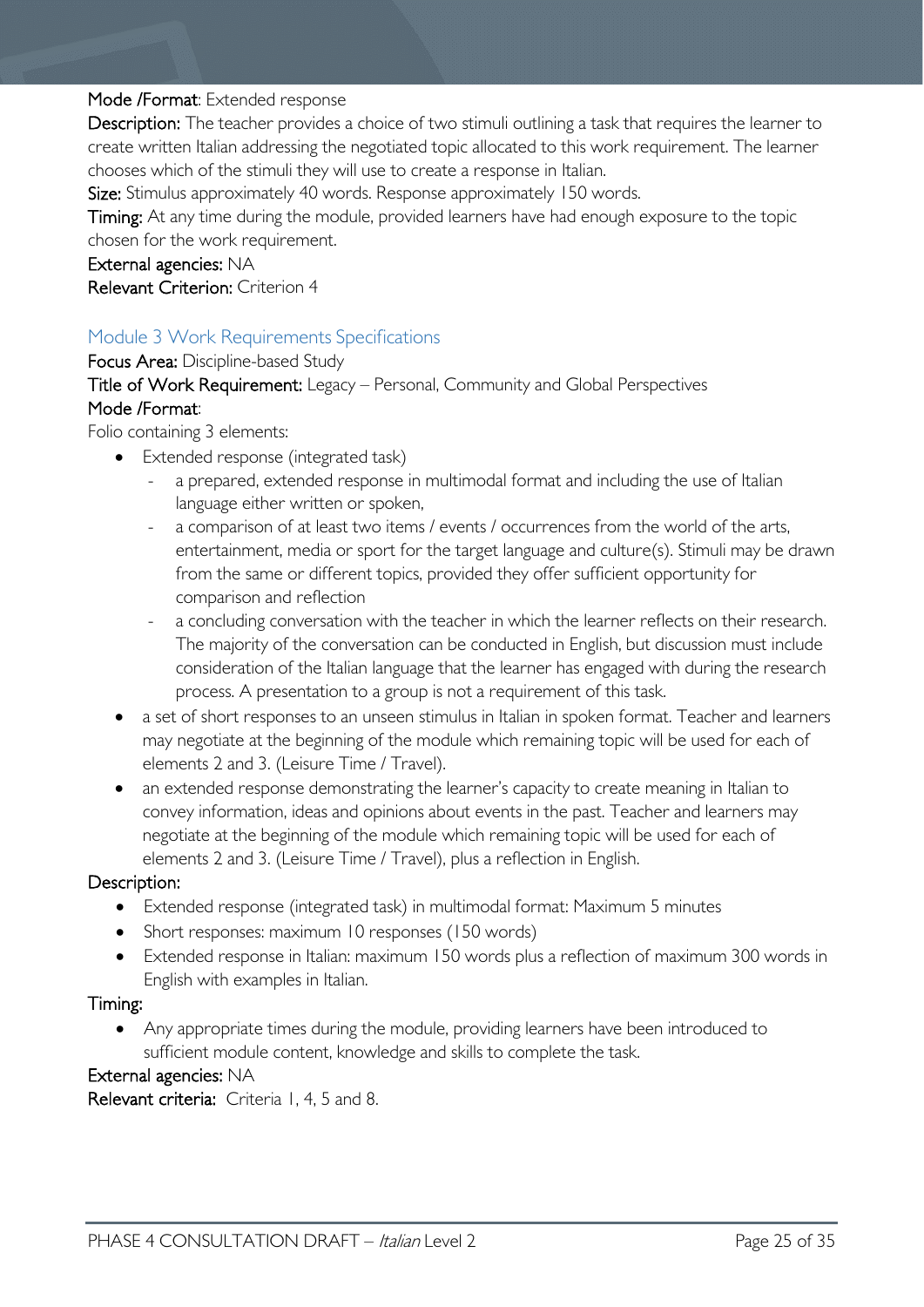# <span id="page-25-0"></span>Appendix 4 – General Capabilities and Cross-Curriculum Priorities

Learning across the curriculum content, including the cross-curriculum priorities and general capabilities, assists students to achieve the broad learning outcomes defined in the Alice Springs (Mparntwe) Education Declaration (December 2019).

#### General Capabilities:

The general capabilities play a significant role in the Australian Curriculum in equipping young Australians to live and work successfully in the twenty-first century.

In the Australian Curriculum, capability encompasses knowledge, skills, behaviours and dispositions. Students develop capability when they apply knowledge and skills confidently, effectively and appropriately in complex and changing circumstances, in their learning at school and in their lives outside school.

The general capabilities include:

- Critical and creative thinking  $\mathbb{C}$
- Ethical understanding  $\div$
- Information and communication technology capability  $\cdot \star$
- Intercultural understanding •
- Literacy  $\blacksquare$
- Numeracy
- Personal and social capability  $\ddot{\ddot{\bullet}}$

## Cross-Curriculum Priorities:

Cross-curriculum priorities enable students to develop understanding about and address the contemporary issues they face, for their own benefit and for the benefit of Australia as a whole. The priorities provide national, regional and global dimensions which will enrich the curriculum through development of considered and focused content that fits naturally within learning areas. Incorporation of the priorities will encourage conversations between students, teachers and the wider community. The cross-curriculum priorities include:

- Aboriginal and Torres Strait Islander Histories and Cultures  $\mathscr W$
- Asia and Australia's Engagement with Asia **AA**
- Sustainability  $\triangleleft$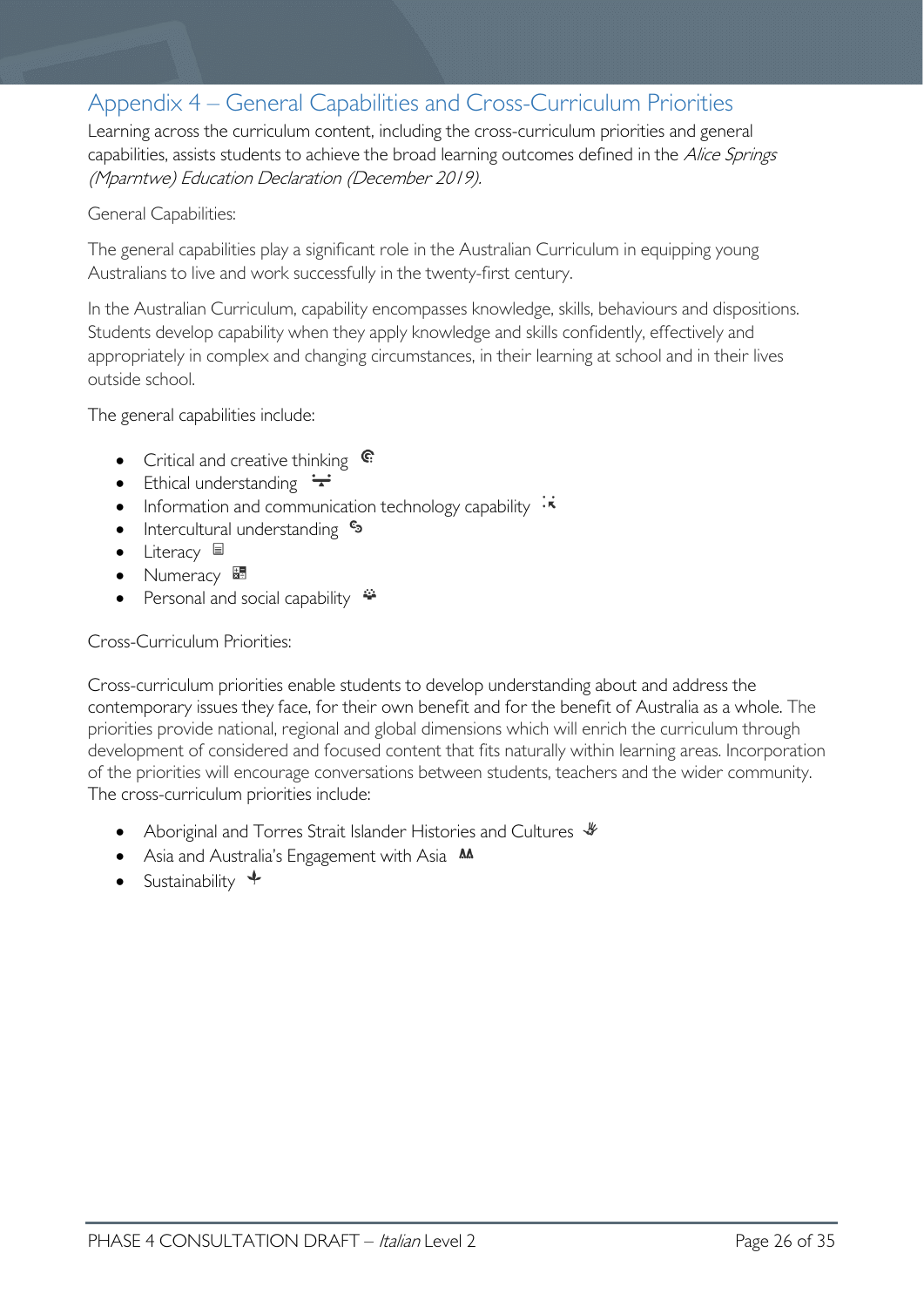# Appendix 5 – Glossary

<span id="page-26-0"></span>

| Term                                                                        | Definition                                                                                                                                                                                                                                                                                                                                                                                     | Source<br>Acknowledgement | Course Context                                                  |
|-----------------------------------------------------------------------------|------------------------------------------------------------------------------------------------------------------------------------------------------------------------------------------------------------------------------------------------------------------------------------------------------------------------------------------------------------------------------------------------|---------------------------|-----------------------------------------------------------------|
| audience                                                                    | The audience is the intended group of readers, listeners or<br>viewers for the task.                                                                                                                                                                                                                                                                                                           | <b>CCAFL</b>              | Element of criterion 4                                          |
| authentic                                                                   | Texts or materials produced for 'real-life' purposes and<br>contexts as opposed to being created specifically for<br>learning tasks or language practice.                                                                                                                                                                                                                                      | <b>ACARA</b>              | Relevant to criterion 5, identified in the<br>Work Requirements |
| Combined Curriculum<br>and Assessment<br>Framework for<br>Languages (CCAFL) | The CCAFL Framework (2021) provides the structure and<br>elements that will be common to all Australian CCAFL<br>Languages developed for students who have typically<br>already studied the language for approximately 200 hours.<br>It represents the foundation for the development of<br>language-specific materials and state-based curriculum and<br>assessment for these CCAFL Languages | <b>CCAFL</b>              | See Appendix 2                                                  |
| complex sentence                                                            | A sentence with more than one clause. In the following<br>examples, the subordinate clauses are indicated by square<br>brackets: I took my umbrella [because it was raining]; The<br>man [who came to dinner] is my brother.                                                                                                                                                                   | <b>ACARA</b>              | Element of content elaborations                                 |
| complex (structure)                                                         | (A grammar structure that is) compound, composite,<br>characterised by an involved combination of parts:                                                                                                                                                                                                                                                                                       | <b>QCAA</b>               | Element of content elaborations                                 |
| context                                                                     | A real, simulated, or imaginary situation. Knowledge of the<br>language as a system and the relationship between language<br>and culture will inform the language used in any given<br>context.                                                                                                                                                                                                | <b>CCAFL</b>              | Element of criterion 4                                          |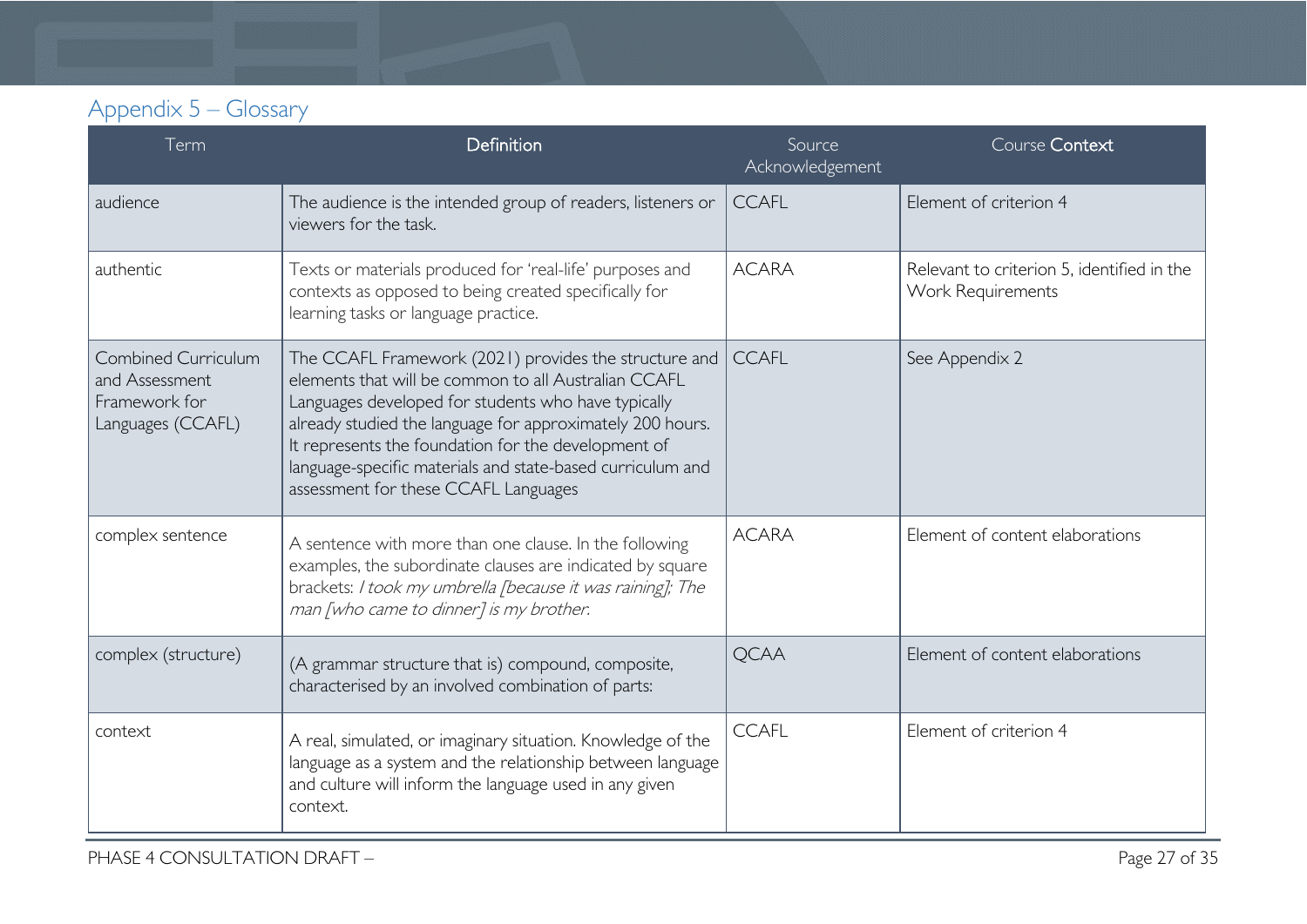| Term                            | Definition                                                                                                                                                                                                                                                                                                                                                                                                                                                                                                                                                                                    | Source<br>Acknowledgement | Course Context                                                                                  |
|---------------------------------|-----------------------------------------------------------------------------------------------------------------------------------------------------------------------------------------------------------------------------------------------------------------------------------------------------------------------------------------------------------------------------------------------------------------------------------------------------------------------------------------------------------------------------------------------------------------------------------------------|---------------------------|-------------------------------------------------------------------------------------------------|
| create meaning in<br>[Language] | Creating meaning in [Language] refers to any language that<br>students generate themselves in spoken, visual or written<br>form. When creating meaning in [Language], students<br>present information, experiences, opinions and ideas<br>through a range of interactions, text types, styles of writing<br>and media. Creating meaning in [Language] is not limited to<br>particular contexts, purposes or audiences, and includes<br>language for all student products.                                                                                                                     | <b>CCAFL</b>              | One of the CCAFL objectives that<br>shapes this course                                          |
| culture                         | Culture is understood as a framework in which things<br>come to be seen as having meaning. It involves the lens<br>through which:<br>people see, think, interpret the world and<br>experiences<br>make assumptions about self and others<br>understand and represent individual and<br>community Identity.                                                                                                                                                                                                                                                                                    | <b>ACARA</b>              | Concept that influences all interaction,<br>analysis and creation in an additional<br>language. |
|                                 | Culture involves understandings about norms and<br>expectations, which shape perspectives and attitudes. It can<br>be defined as social practices, patterns of behaviour, and<br>organisational processes and perspectives associated with<br>the values, beliefs and understandings shared by members<br>of a community or cultural group. Language, culture and<br>Identity are understood to be closely interrelated and<br>involved in the shaping and expression of each other. The<br>intercultural orientation to language teaching and learning is<br>informed by this understanding. |                           |                                                                                                 |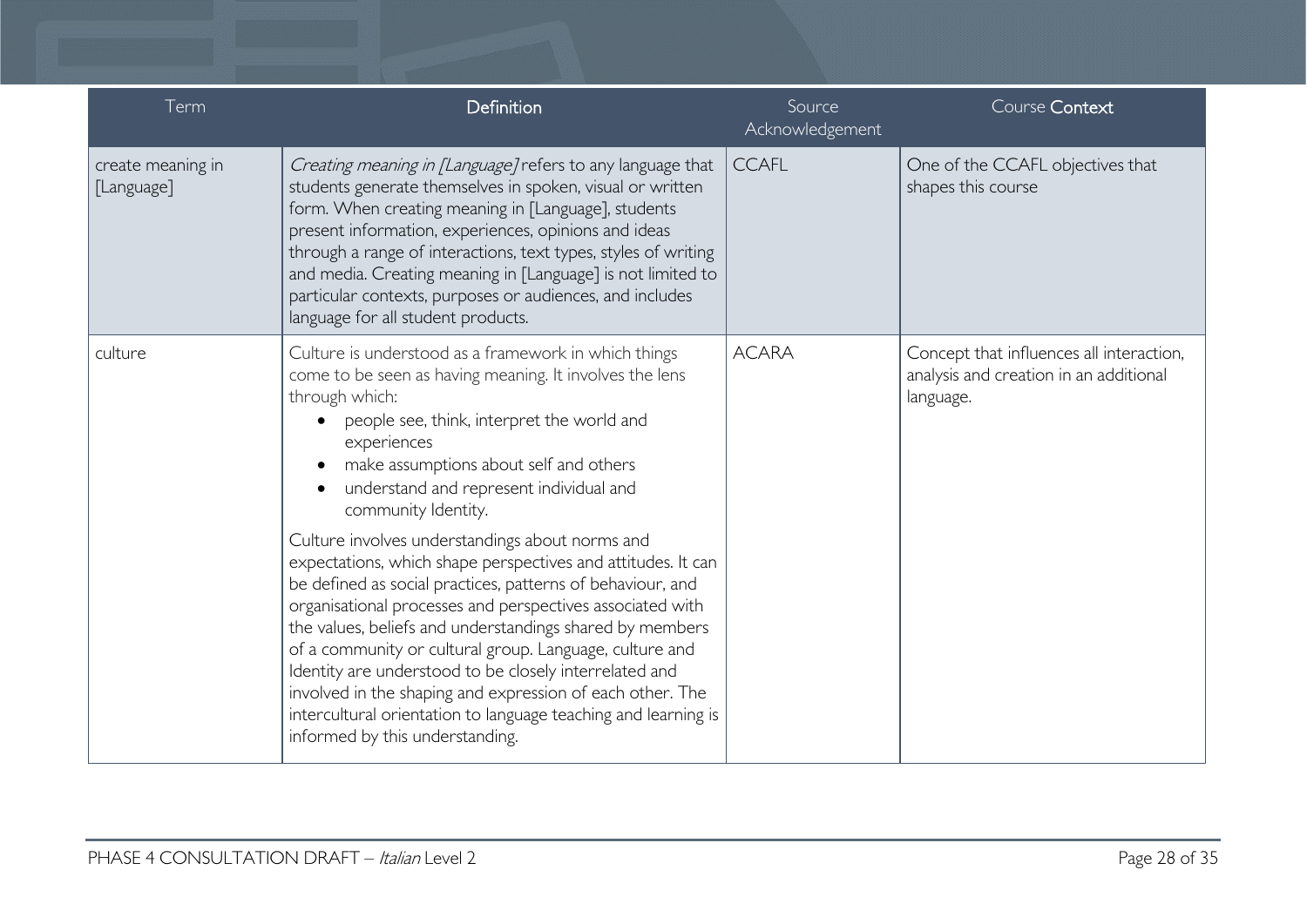| Term                        | Definition                                                                                                                                                                                                                                                               | Source<br>Acknowledgement                                         | Course Context                                              |
|-----------------------------|--------------------------------------------------------------------------------------------------------------------------------------------------------------------------------------------------------------------------------------------------------------------------|-------------------------------------------------------------------|-------------------------------------------------------------|
| cultural conventions        | Common set of norms and established standards shared<br>by members of a group, to which each person is expected<br>to conform.                                                                                                                                           | <b>QCAA</b>                                                       | An aspect of all criteria                                   |
| cultural values             | Common set of beliefs and principles shared by a group.                                                                                                                                                                                                                  | <b>QCAA</b>                                                       | An aspect of al criteria                                    |
| digital texts               | Audio, visual or multimodal texts produced through digital<br>or electronic technology. They may be interactive and<br>include animations or hyperlinks. Examples of digital texts<br>include DVDs, websites and e-literature.                                           | <b>ACARA</b>                                                      | Potential source of language for all<br>Outcomes            |
| formulaic language          | Words or expressions which are commonly used in fixed<br>patterns and learned as such without grammatical analysis.<br>For example, Ho diciasette anni. Come stai?                                                                                                       | <b>ACARA</b>                                                      | Definition of entries under module<br>knowledge and content |
| Identity                    | Topics related to the student's personal world, for<br>example, a sense of self, personal values, opinions, ideas,<br>aspirations and relationships with others, individuality and<br>group affiliation as well as aspects of Australian and target<br>language society. | <b>CCAFL</b>                                                      | Concept used as the title for Module 1.                     |
| insightful                  | Showing a clear and usually original understanding of a<br>complicated problem or situation.                                                                                                                                                                             | https://dictionary.cam<br>bridge.org > dictionary<br>> insightful | Criterion 5 element descriptor                              |
| intercultural<br>competence | Intercultural competence is the ability to think, behave and<br>create meaning to communicate effectively with people<br>across cultures.                                                                                                                                | <b>CCAFL</b>                                                      | Relates to all criteria                                     |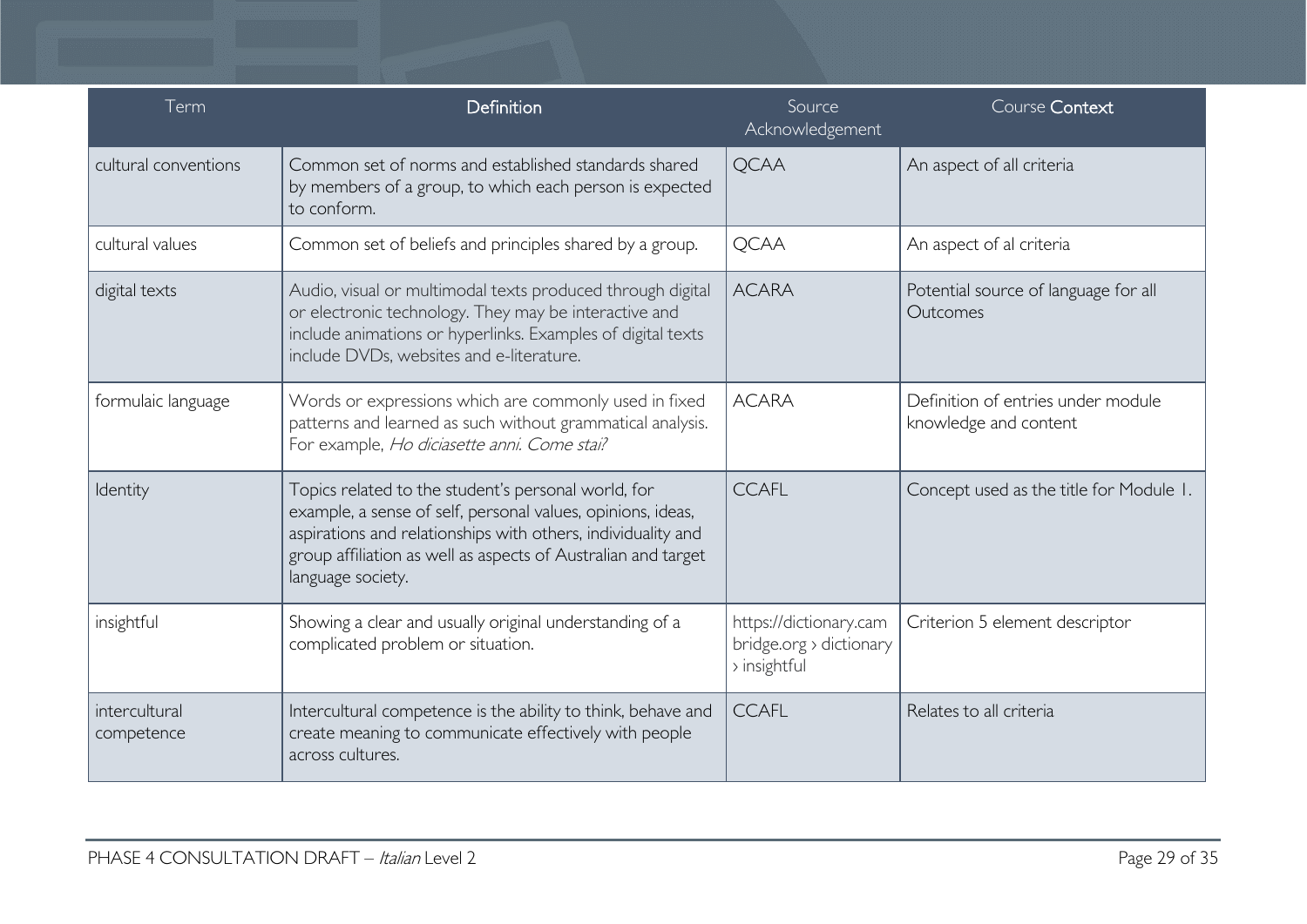| Term                         | Definition                                                                                                                                                                                                                                                            | Source<br>Acknowledgement | Course Context                                                   |
|------------------------------|-----------------------------------------------------------------------------------------------------------------------------------------------------------------------------------------------------------------------------------------------------------------------|---------------------------|------------------------------------------------------------------|
| language systems             | Elements that organise how a language works, including the<br>systems of signs and rules (phonological, syntactic, semantic<br>and pragmatic) that underpin language use. These systems<br>have to be internalised for effective communication and<br>comprehension.  | <b>ACARA</b>              | Element of criteria 6, 7 and 8                                   |
| Legacy                       | Consideration of how people and events influence change,<br>and how people respond to opportunities and challenges;<br>contributions, achievements and Influence of target-<br>language speaking individuals or groups in society.                                    | <b>CCAFL</b>              | Concept used as the title for Module 2.                          |
| metalanguage                 | A vocabulary used to discuss language conventions and use<br>(for example, language used to talk about grammatical<br>terms such as sentence, clause, conjunction, or about the<br>social and cultural nature of language, such as face,<br>reciprocating, register.) | <b>ACARA</b>              | Element of criteria 6, 7 and 8                                   |
| mediate between<br>languages | To move between different linguistic and cultural systems,<br>referencing own first language(s)/culture(s) while learning<br>to use and to understand those of the target language.                                                                                   | <b>CCAFL/ACARA</b>        | Refers to some of the language skills<br>assessed in each module |
| multimodal text              | A text which involves two or more communication modes;<br>for example, the combining of print, image and spoken text<br>in film or computer presentations.                                                                                                            | <b>ACARA</b>              | Element of criterion 5                                           |
| purpose                      | The reason for undertaking the task and the aims for<br>communication in a particular context.                                                                                                                                                                        | <b>CCAFL</b>              | Element of criterion 4                                           |
| Responsibility               | How people manage social responsibilities and influence<br>decisions that affect individuals or groups within society.                                                                                                                                                | <b>CCAFL</b>              | Concept used as the title for Module 3.                          |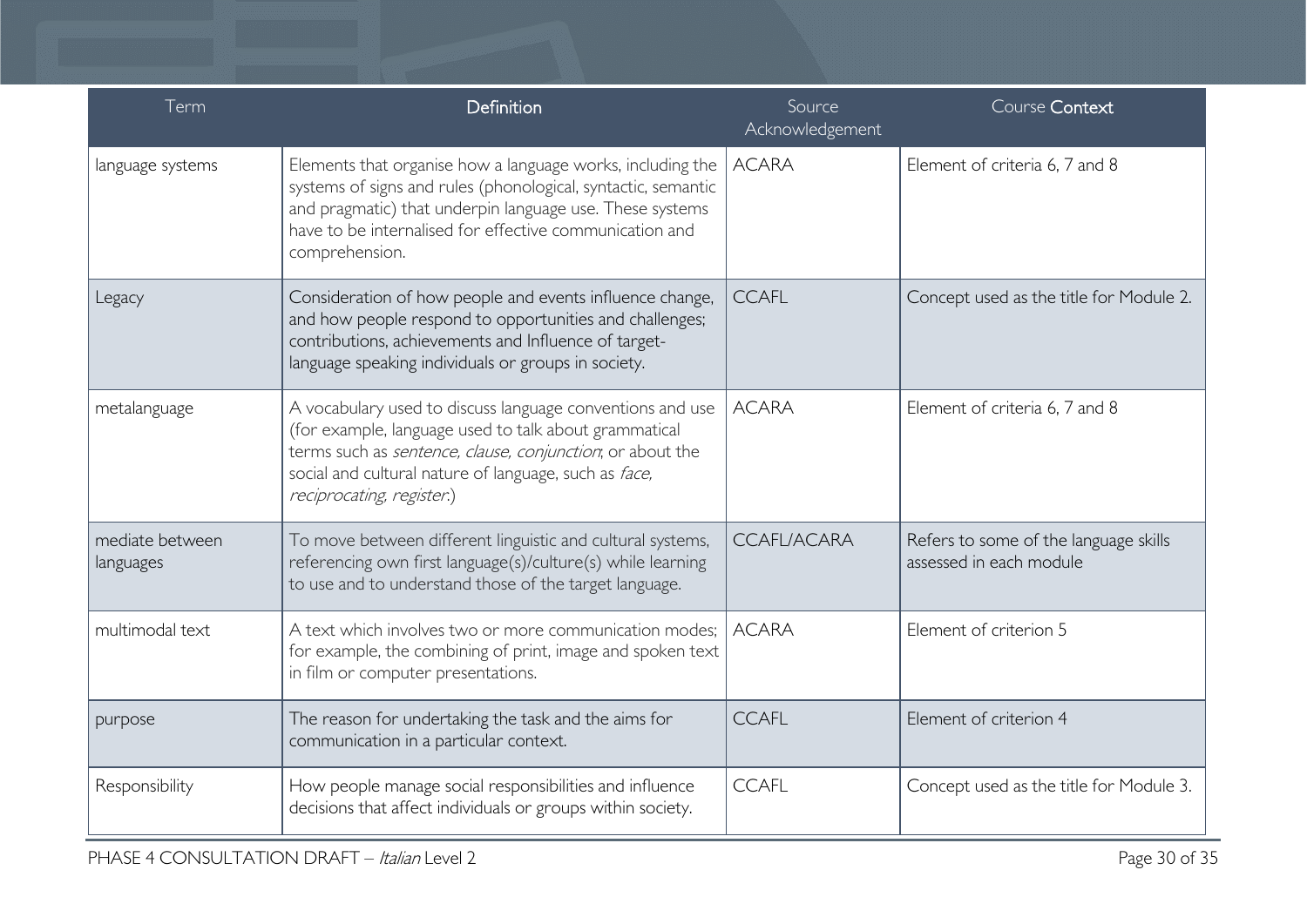# <span id="page-30-0"></span>Appendix 6 – Content Elaborations

# <span id="page-30-1"></span>Module 1 - Identity

# <span id="page-30-2"></span>Vocabulary

- animals
- numbers
- colours
- body parts as appropriate e. to describe length of hair etc
- family
- days of the week
- date
- greetings, leave-taking

# <span id="page-30-3"></span>Language Structures

| Category | Sub-category               | Examples                                                        |
|----------|----------------------------|-----------------------------------------------------------------|
| pronouns | personal /subject          | io, tu, lui, lei, esso/essa, noi, voi,<br>loro                  |
| articles | definite singular / plural | il, la, lo, l' / l, le, gli,                                    |
|          | indefinite singular        | un, una, uno                                                    |
|          | partitive                  | del, della, dell', dei, delle, degli                            |
| nouns    | singular                   | basic rules (-o, -a and common<br>exceptions)                   |
|          | plural                     | basic rules for plural forms (-i, -<br>e and common exceptions) |
| numbers  | cardinal                   | $1 - 100$                                                       |
|          | ordinal                    | primo, secondo etc                                              |
|          | dates                      | il primo maggio, il due maggio<br>etc                           |
| verbs    | present tense (regular)    | -are, -ere, -ire common forms                                   |
|          |                            | preferire (preferisco as a<br>vocabulary item)                  |
|          | present tense (irregular)  | andare, essere, avere, dire                                     |
|          | negation                   | non                                                             |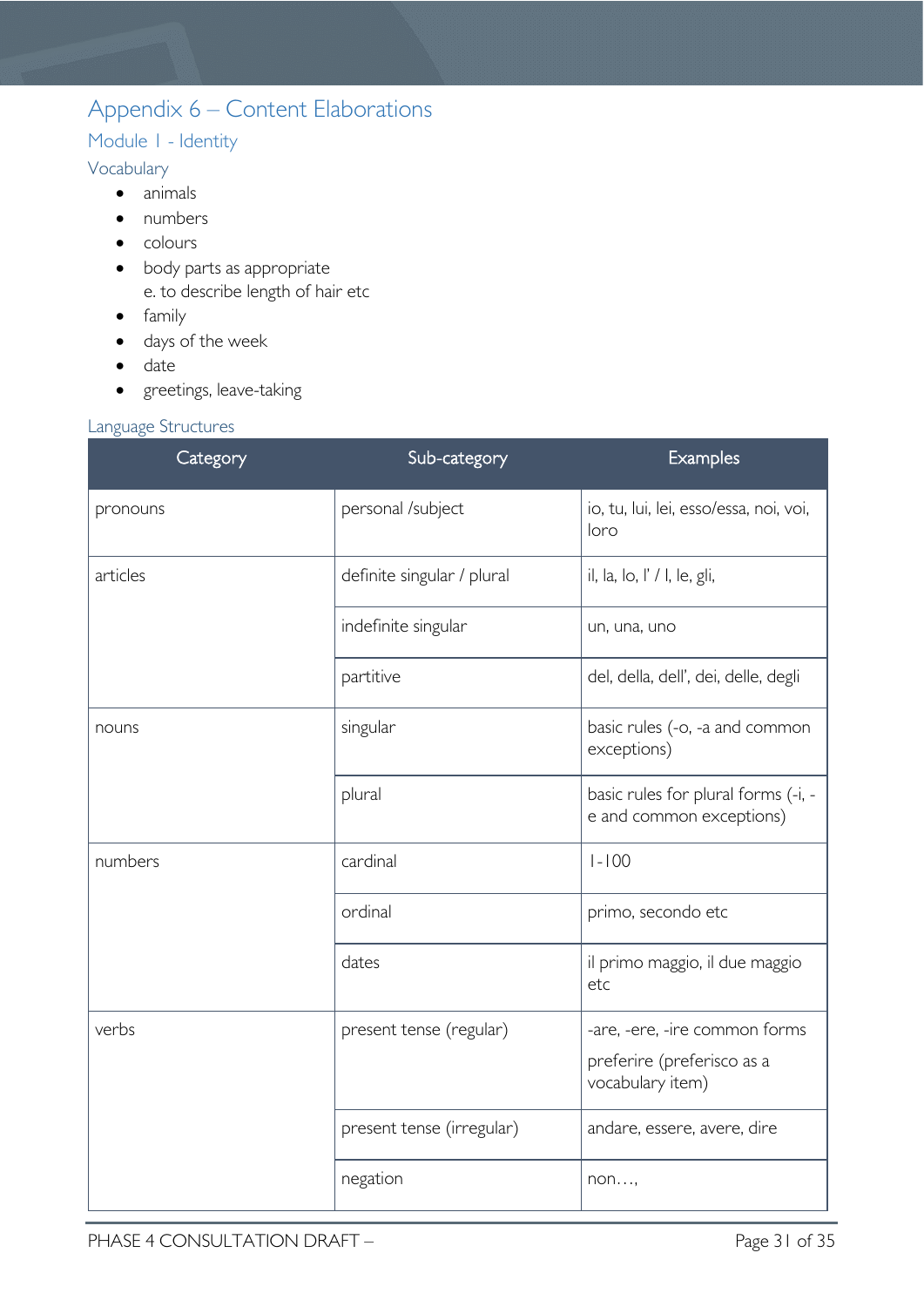| Category           | Sub-category                              | Examples                                                                     |
|--------------------|-------------------------------------------|------------------------------------------------------------------------------|
| interrogatives     | question words                            | che, dove, come,                                                             |
|                    | alternative strategies                    | non è vero ? rising tone                                                     |
| adjectives         | regular form, position and<br>agreement   | un gatto nero, una macchina<br>rossa                                         |
|                    | common irregular forms                    | bello, buono                                                                 |
|                    | common adj that precede<br>nouns          | bello, nuovo, piccolo, vecchio,<br>caro, cattivo, giovane, grande,<br>lungo, |
|                    | possessive adjectives                     | regular use: la mia machina, i<br>miei amici, I suoi amici etc               |
|                    |                                           | omission before family<br>members: mia mamma, mio<br>padre etc               |
| prepositions       | common, simple                            | a, di (d'), da,                                                              |
| conjunctions       | common, simple                            | e, ma                                                                        |
| formulaic language | forms of address (formal and<br>informal) | Signor / signora<br>invitation / suggestion                                  |

# <span id="page-31-0"></span>Module 2 - Responsibility

## <span id="page-31-1"></span>Vocabulary

- time including the 24-hour clock
- school/ school subjects/school items
- daily routine
- part-time employment
- means of transport.
- seasons/ common weather expressions
- food
- places around the local community

## <span id="page-31-2"></span>Language Structures

| Category     | Sub-category              | <b>Examples</b>                        |
|--------------|---------------------------|----------------------------------------|
| prepositions | with the definite article | al, alla, ai, alle, agli, di+la; di+lo |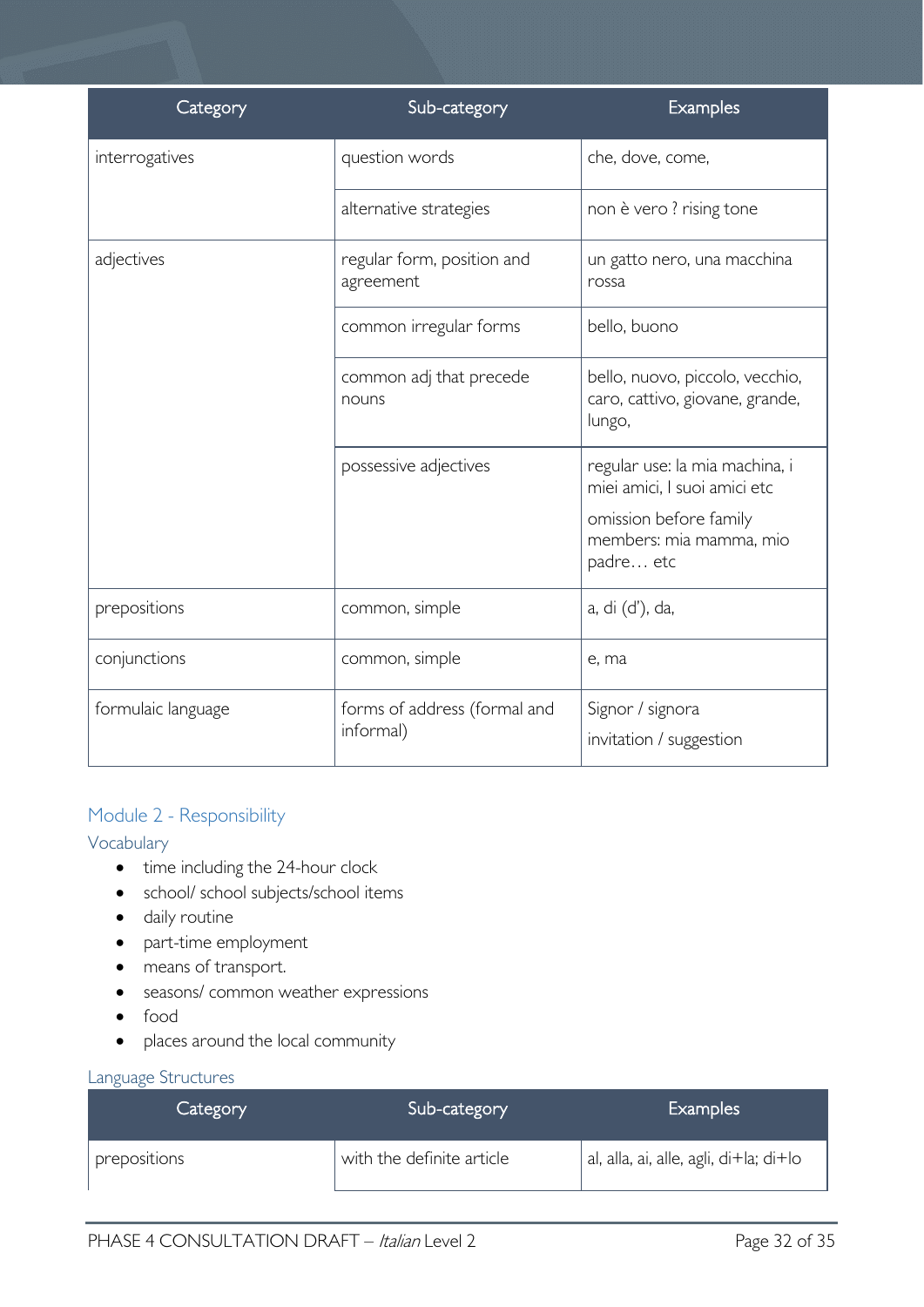| Category           | Sub-category                | Examples                                                                                 |
|--------------------|-----------------------------|------------------------------------------------------------------------------------------|
|                    | adverbial                   | sopra, sotto, lontano da, vicino a                                                       |
| verbs              | present tense (stem change) | common stem change verbs<br>(pulire, finire, capire)                                     |
|                    | present tense (irregular)   | mettere, vedere, bere, dire                                                              |
|                    | expressing like/dislike     | mi piace imparare l'inglese                                                              |
|                    | modal                       | potere, dovere, volere                                                                   |
|                    | reflexive                   | io mi alzo, io mi vesto                                                                  |
|                    | negation                    | nonpiù, nonniente,<br>nonmai                                                             |
| interrogatives     | question words              | quando, che tipo di                                                                      |
| adjectives         | common simple               | stesso, vero                                                                             |
|                    | demonstrative               | questo libro, quei libri etc,                                                            |
|                    | comparative                 | più di / meno di(2 entities)                                                             |
|                    |                             | più che / meno che (2 details<br>about one entity)                                       |
|                    | superlative                 | Carlo è il più alto della mia<br>famiglia. Roma è la città più<br>interessante d'Italia. |
| adverbs            | of time                     | già, non ancora                                                                          |
| conjunctions       | simple, common              | dopo di che, poi, perché                                                                 |
| formulaic language | telling the time            | Sono qui da 3 ore.                                                                       |
|                    |                             | Sono qui dalle 3 in punto.                                                               |
|                    |                             | Il treno arriva alle 3 in punto.                                                         |
|                    | knowing                     | sapere vs conoscere                                                                      |
|                    | weather                     | Che tempo fa? Fa freddo oggi.                                                            |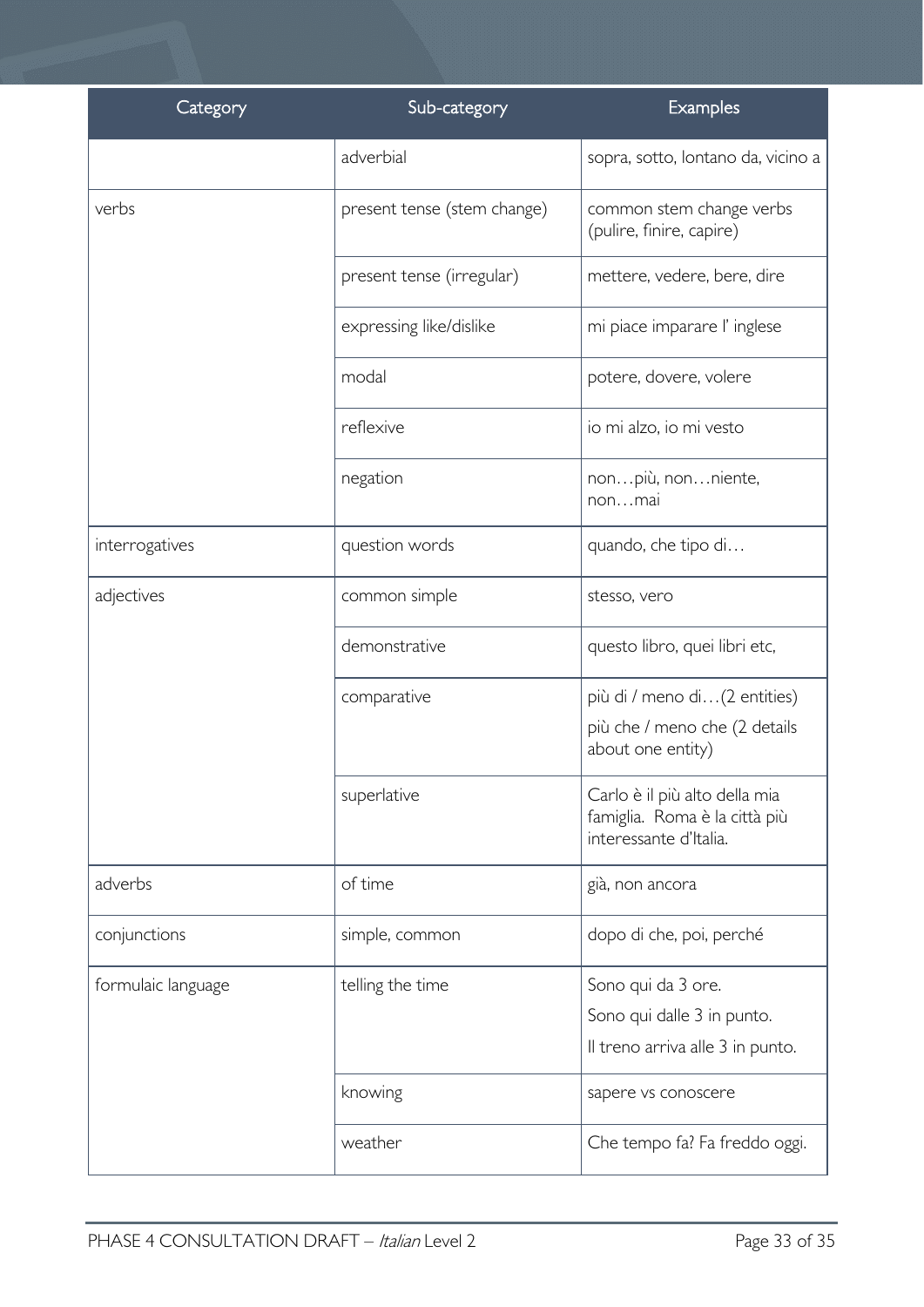# <span id="page-33-0"></span>Module 3 – Legacy

<span id="page-33-1"></span>Vocabulary

- names of regions, countries, cities
- sports and hobbies
- entertainment and media
- the arts
- places (city, countryside, mountains, sea/beach, etc)
- directions
- travel

#### <span id="page-33-2"></span>Language structures:

| Category           | Sub-category                 | Examples                                                                                 |
|--------------------|------------------------------|------------------------------------------------------------------------------------------|
| pronouns           | relative                     | che, chi<br>La ragazza che canta è tedesca.<br>Chi cerca trova.                          |
|                    | direct object                | lo, la, li, le                                                                           |
|                    | indirect object <sup>†</sup> | mi, ti, gli, ci, vi and gli                                                              |
| prepositions       | with countries and cities    | Vado a Roma in Italia.                                                                   |
| verbs              | perfect tense                | regular with avere                                                                       |
|                    |                              | common irregular with avere,<br>e.g. ho visto                                            |
|                    |                              | regular with essere                                                                      |
|                    |                              | with essere for reflexive verbs<br>(as vocabualry items)                                 |
|                    | future                       | construction plus common<br>irregular forms: essere, avere,<br>fare, andare, stare, dare |
|                    | conditional <sup>+</sup>     | only vorrei for active use.                                                              |
|                    | subjunctive <sup>t</sup>     | lo penso che+congiuntivo, io<br>credo che+congiuntivo                                    |
| conjunctions       | simple, common               | per colpa di, dopo di che,                                                               |
| formulaic language | time                         | Ho giocato a calcio per 3 anni.                                                          |